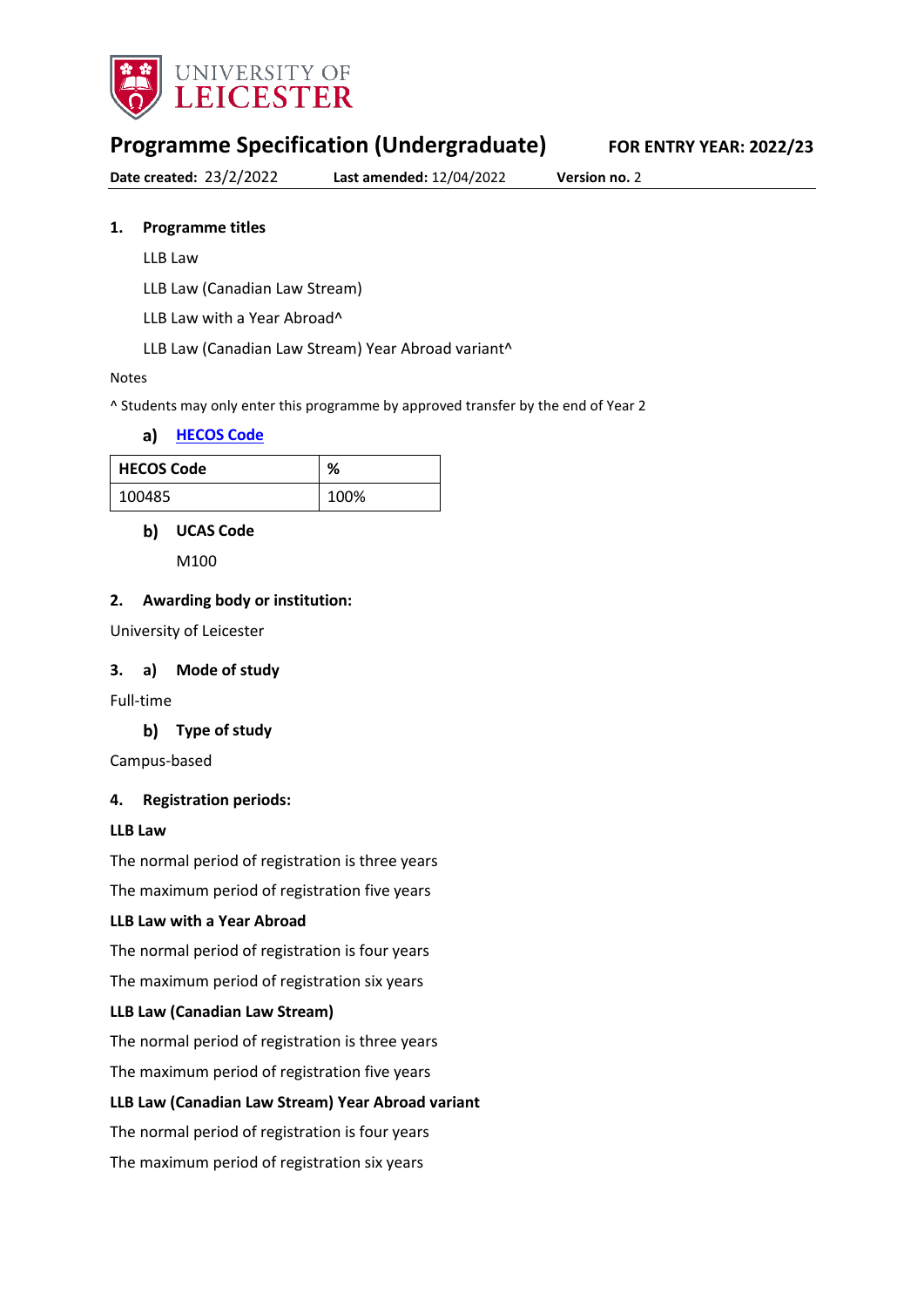### **5. Typical entry requirements**

AA/AS Levels: Three A levels. General Studies accepted. Typical Offer: AAB from 3 A levels, EPQ with A-Levels: ABB +EPQ at Grade B.

Access to HE Diploma: Pass, with at least 45 credits at Level 3, including 30 at Distinction and no pass grades.

International Baccalaureate: Pass with 33 points (with two grade 6s at Higher level).

BTEC Nationals: Overall results of D\*D\*D and must have a strong GCSE profile.

English Language requirement: GCSE: English Language at grade 4 / IELTS: 6.5

**LLB Law (Canadian Law Stream):** At least 80% average on grades achieved in Grade 12. Top five or top six grades (depending on province) are used to calculate the average. At least 80% overall on the Diplôme d'études collégiales (DEC) (for Quebec). English Language requirement also applies.

### **6. Accreditation of Prior Learning**

APL will not be accepted for exemptions from individual modules, however may be considered for direct entry to year 2, on a case by case basis and subject to the general provisions of the University APL policy.

#### **UK Degree Transfer Programme**

We are offering a transfer degree programme which provides direct entry to the Second (120 credits APL) and Third (240 credits APL) year/s of the programme to students from selected partner institutions (e.g. Brickfields Asia College, Advance Tertiary College). These selected partners have been institutionally approved as articulation agreements and will be annually monitored and reviewed both through consortia of UK Universities working with the partners and through the University of Leicester internal quality assurance processes.

#### **7. Programme aims**

The programme aims to

- provide a stimulating intellectual environment informed by the School's research expertise and teaching strengths;
- develop a critical understanding of the national and European legal orders;
- develop skills in legal reasoning, including problem solving, synthesis and logical analysis;
- develop a knowledge and understanding of cognate areas of law including an awareness of principles and values, and of ethics;
- develop an appreciation of the social and policy issues underlying the law;
- develop an appreciation of the different approaches to the study of law adopted by different types of legal scholars;
- develop legal research skills;
- develop transferable skills, particularly in oral and written communication, independent learning including engagement with students' own personal and professional development and integrity, and information handling, including the ability to work with a range of data;
- equip students with subject-specific and transferable skills in preparation for employment not only in the legal profession, but also in a variety of highly skilled and analytical roles in business, finance, education, public policy, public service, social services in the UK and internationally

For the Canadian Law Stream, this additional programme aim applies:

• develop a critical understanding of key principles of Canadian Law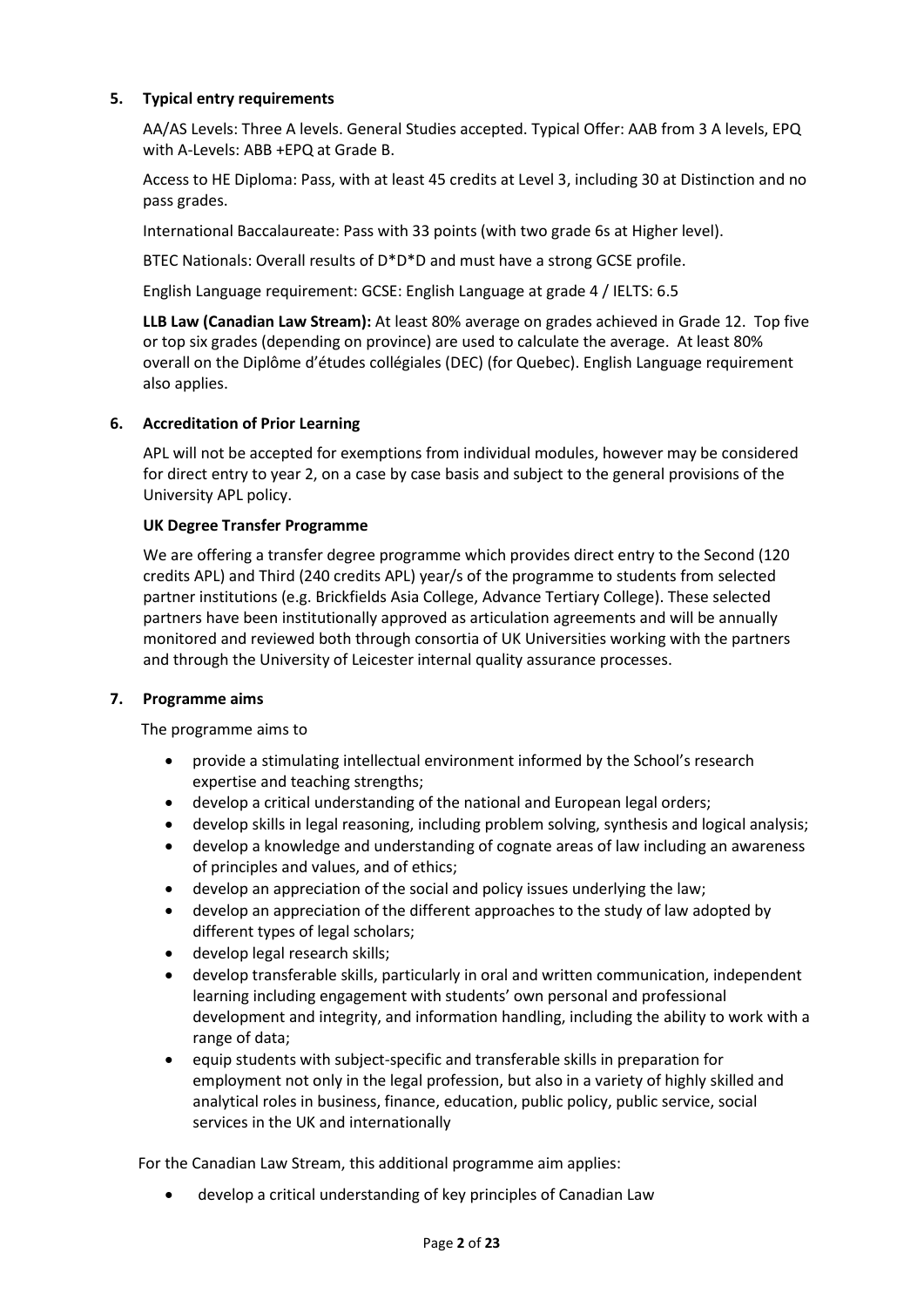For the 'with a year abroad' variant only, these additional programme aims apply:

- Develop enhanced employability skills
- Experience living and learning in a different cultural environment
- Develop Global Citizenship competencies
- Build new social, academic and professional international networks

#### **8. Reference points used to inform the programme specification**

- QAA Benchmarking Statement
- Framework for Higher Education Qualifications (FHEQ)
- UK Quality Code for Higher Education
- Education Strategy
- **[University Assessment Strategy](https://www2.le.ac.uk/offices/sas2/quality/learnteach)**
- University of Leicester Periodic Developmental Review Report
- External Examiners' reports (annual)
- United Nations Education for Sustainable Development Goals
- Student Destinations Data

#### **9. Programme Outcomes**

Unless otherwise stated, programme outcomes apply to all awards specified in 1. Programme title(s).

#### **Discipline specific knowledge and competencies**

i) Mastery of an appropriate body of knowledge

| <b>Intended Learning</b><br><b>Outcomes</b>                                                                                                              | <b>Teaching and Learning Methods</b>                                                                                                                                         | <b>How Demonstrated?</b>                                                                                                                                       |
|----------------------------------------------------------------------------------------------------------------------------------------------------------|------------------------------------------------------------------------------------------------------------------------------------------------------------------------------|----------------------------------------------------------------------------------------------------------------------------------------------------------------|
| Demonstrate knowledge of<br>various cognate bodies of Law<br>and the principal features of the<br>national and European legal<br>institutions (BS2.4iv). | Lectures, tutorials, seminars,<br>directed study and independent<br>research across the whole range of<br>modules.                                                           | Essays, examinations, seminar<br>presentations and contributions to<br>tutorial discussions, all of which<br>involve problem solving and<br>discussion topics. |
| Year Abroad<br>French, Spanish, German and<br>Italian exchanges: acquire<br>knowledge of another European<br>language.                                   | Year Abroad<br>French, Spanish, German and Italian<br>exchanges: language classes<br>provided during 2 <sup>nd</sup> year; 3 <sup>rd</sup> year<br>abroad taught in European | Year Abroad<br>French, Spanish, German and Italian<br>exchanges: Essays, examinations,<br>seminar presentations and<br>contributions to tutorials.             |
|                                                                                                                                                          | language.                                                                                                                                                                    |                                                                                                                                                                |

ii) Understanding and application of key concepts and techniques

| <b>Intended Learning</b>                                                                                                                                                                                                                                                                             | <b>Teaching and Learning Methods</b>                                                                                 | <b>How Demonstrated?</b>                                                                                                                                       |
|------------------------------------------------------------------------------------------------------------------------------------------------------------------------------------------------------------------------------------------------------------------------------------------------------|----------------------------------------------------------------------------------------------------------------------|----------------------------------------------------------------------------------------------------------------------------------------------------------------|
| <b>Outcomes</b>                                                                                                                                                                                                                                                                                      |                                                                                                                      |                                                                                                                                                                |
| Demonstrate awareness of and<br>be able to show understanding<br>through explaining a substantial<br>range of major concepts,<br>principles and rules of law and<br>the legal institutions, values of<br>law and justice and of ethics, as<br>well as theories and context (BS<br>$2.4$ iii and iv). | Lectures, tutorials, seminars,<br>directed reading and independent<br>research across the whole range of<br>modules. | Essays, examinations, seminar<br>presentations and contributions to<br>tutorial discussions, all of which<br>involve problem solving and<br>discussion topics. |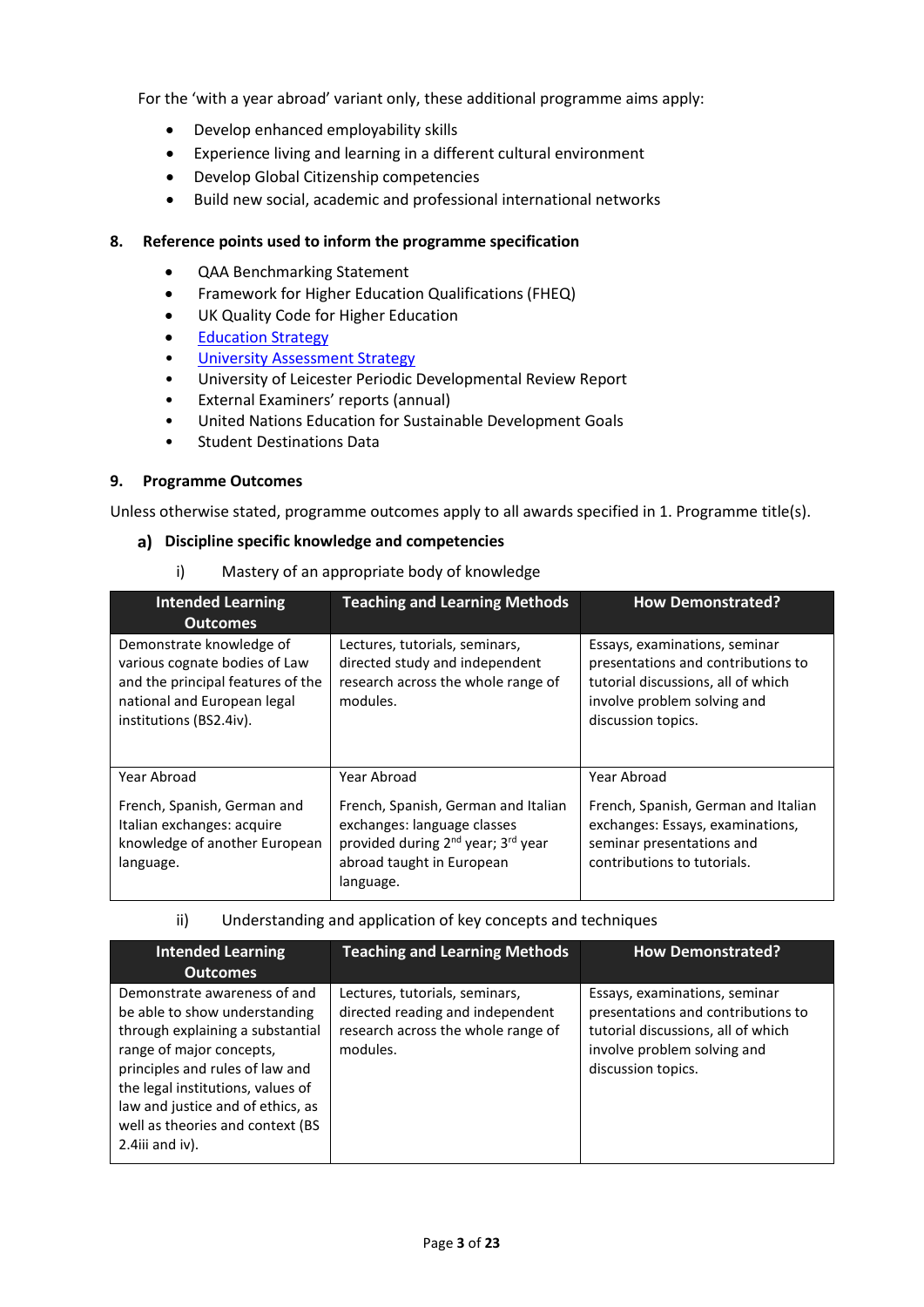| <b>Intended Learning</b><br><b>Outcomes</b>                                                                                                                                                            | <b>Teaching and Learning Methods</b>                                | <b>How Demonstrated?</b>                                                  |
|--------------------------------------------------------------------------------------------------------------------------------------------------------------------------------------------------------|---------------------------------------------------------------------|---------------------------------------------------------------------------|
| Year Abroad                                                                                                                                                                                            | Year Abroad                                                         | Year Abroad                                                               |
| French, Spanish, German and<br>Italian exchanges: To<br>demonstrate understanding of<br>the principles of phonology,<br>syntax and discourse required<br>to analyse the relevant<br>European language. | French, Spanish, German and Italian<br>exchanges: language classes. | French, Spanish, German and Italian<br>exchanges: tests and examinations. |

# iii) Critical analysis of key issues

| <b>Intended Learning</b><br><b>Outcomes</b>                                                                                                                                                                                                                                                                                                                                                                                                           | <b>Teaching and Learning Methods</b>                                                                                 | <b>How Demonstrated?</b>                                                                                                                                       |
|-------------------------------------------------------------------------------------------------------------------------------------------------------------------------------------------------------------------------------------------------------------------------------------------------------------------------------------------------------------------------------------------------------------------------------------------------------|----------------------------------------------------------------------------------------------------------------------|----------------------------------------------------------------------------------------------------------------------------------------------------------------|
| Demonstrate intellectual<br>independence including the<br>ability to analyse, synthesise,<br>critically assess and evaluate<br>doctrinal and policy issues in<br>the substantive and theoretical<br>legal subjects studied (BS2.4ix).<br>The ability to ask and answer<br>cogent questions and identify<br>gaps in own knowledge (BS2.4i).<br>This includes the ability to<br>recognise ambiguity and deal<br>with uncertainty in law<br>(BS2.4viii). | Lectures, tutorials, seminars,<br>directed reading and independent<br>research across the whole range of<br>modules. | Essays, examinations, seminar<br>presentations and contributions to<br>tutorial discussions, all of which<br>involve problem solving and<br>discussion topics. |
| Year Abroad<br>European Exchanges:<br>Demonstrate the ability to<br>analyse through appropriate<br>methodologies aspects of<br>European culture, linguistic<br>contexts, political and social<br>structures.                                                                                                                                                                                                                                          |                                                                                                                      |                                                                                                                                                                |
| International Exchanges:<br>Demonstrate the ability to<br>analyse through appropriate<br>methodologies aspects of the<br>host country's culture, political<br>and social structures.                                                                                                                                                                                                                                                                  |                                                                                                                      |                                                                                                                                                                |
| All exchanges: communicate<br>effectively in a new academic<br>environment.                                                                                                                                                                                                                                                                                                                                                                           |                                                                                                                      |                                                                                                                                                                |

# iv) Clear and concise presentation of material

| <b>Intended Learning</b>                                                                                                                           | <b>Teaching and Learning Methods</b>                                                                                 | <b>How Demonstrated?</b>                                                                                                                                       |
|----------------------------------------------------------------------------------------------------------------------------------------------------|----------------------------------------------------------------------------------------------------------------------|----------------------------------------------------------------------------------------------------------------------------------------------------------------|
| <b>Outcomes</b>                                                                                                                                    |                                                                                                                      |                                                                                                                                                                |
| Demonstrate the ability to<br>communicate orally and in<br>writing, knowledge, legal<br>reasoning and the awareness of<br>policy issues. (BS2.4xi) | Lectures, tutorials, seminars,<br>directed reading and independent<br>research across the whole range of<br>modules. | Essays, examinations, seminar<br>presentations and contributions to<br>tutorial discussions, all of which<br>involve problem solving and<br>discussion topics. |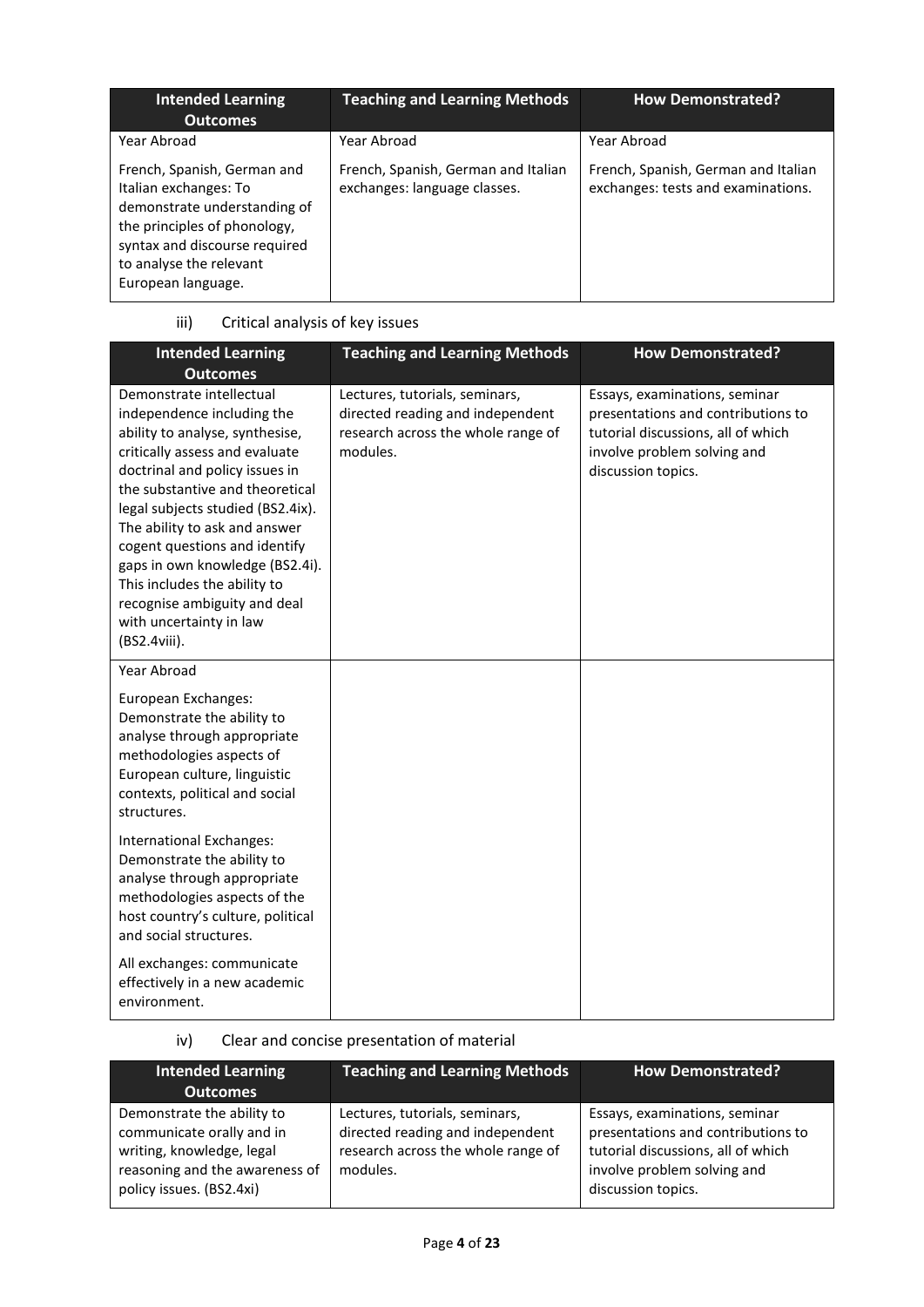| <b>Intended Learning</b><br><b>Outcomes</b>                                                                          | <b>Teaching and Learning Methods</b>                                                                                 | <b>How Demonstrated?</b>                                                                                                                                       |
|----------------------------------------------------------------------------------------------------------------------|----------------------------------------------------------------------------------------------------------------------|----------------------------------------------------------------------------------------------------------------------------------------------------------------|
| Demonstrate the ability to<br>present coherent arguments<br>based on research and personal<br>synthesis of material. | Lectures, tutorials, seminars,<br>directed reading and independent<br>research across the whole range of<br>modules. | Essays, examinations, seminar<br>presentations and contributions to<br>tutorial discussions, all of which<br>involve problem solving and<br>discussion topics. |

## v) Critical appraisal of evidence with appropriate insight

| <b>Intended Learning</b>                                                                                                                                                                                                                             | <b>Teaching and Learning Methods</b>                                                                                 | <b>How Demonstrated?</b>                                                                                                                                       |
|------------------------------------------------------------------------------------------------------------------------------------------------------------------------------------------------------------------------------------------------------|----------------------------------------------------------------------------------------------------------------------|----------------------------------------------------------------------------------------------------------------------------------------------------------------|
| <b>Outcomes</b>                                                                                                                                                                                                                                      |                                                                                                                      |                                                                                                                                                                |
| Demonstrate the ability to use<br>primary and secondary legal<br>and other sources to present<br>reasoned and critical analyses<br>and arguments including the<br>ability to recognise ambiguity<br>and deal with uncertainty in<br>law. (BS2.4viii) | Lectures, tutorials, seminars,<br>directed reading and independent<br>research across the whole range of<br>modules. | Essays, examinations, seminar<br>presentations and contributions to<br>tutorial discussions, all of which<br>involve problem solving and<br>discussion topics. |

## vi) Other discipline specific competencies

| <b>Intended Learning</b><br><b>Outcomes</b>                                                                                                                                                                                                                                                                                                                                       | <b>Teaching and Learning Methods</b>                                              | <b>How Demonstrated?</b>                                                                   |
|-----------------------------------------------------------------------------------------------------------------------------------------------------------------------------------------------------------------------------------------------------------------------------------------------------------------------------------------------------------------------------------|-----------------------------------------------------------------------------------|--------------------------------------------------------------------------------------------|
| Demonstrate the ability to<br>conduct independent legal<br>research using library resources<br>and legal databases. This<br>includes the accurate<br>identification of issues which<br>require researching, retrieval<br>and evaluation of accurate,<br>current and relevant<br>information from a range of<br>appropriate sources, including<br>primary legal sources. (BS2.4vi) | Written work; and preparation for<br>seminars and tutorials, directed<br>reading. | Assessed coursework, seminar<br>presentations and contribution to<br>tutorial discussions. |
| Year Abroad                                                                                                                                                                                                                                                                                                                                                                       | Year Abroad                                                                       | Year Abroad                                                                                |
| Demonstrate inter-cultural<br>awareness and understanding.                                                                                                                                                                                                                                                                                                                        | Studying and living abroad                                                        | Studying and living abroad                                                                 |

## **b)** Transferable skills

### i) Oral communication

| <b>Intended Learning</b><br><b>Outcomes</b>                                                                                                                                                       | <b>Teaching and Learning Methods</b>                                                                      | <b>How Demonstrated?</b>                                                                                                                                                           |
|---------------------------------------------------------------------------------------------------------------------------------------------------------------------------------------------------|-----------------------------------------------------------------------------------------------------------|------------------------------------------------------------------------------------------------------------------------------------------------------------------------------------|
| Display the ability to present<br>reasoned arguments with<br>clarity and coherence, and<br>where requested respond to<br>questions and instructions in<br>relation to legal matters<br>(BS2.4xi). | Seminars, tutorials, group work,<br>individual consultations with staff<br>and feedback on presentations. | Oral communication skills are<br>demonstrated and provided with<br>feedback in tutorials/seminars in<br>Leicester, plus equivalent forms of<br>assessment in partner institutions. |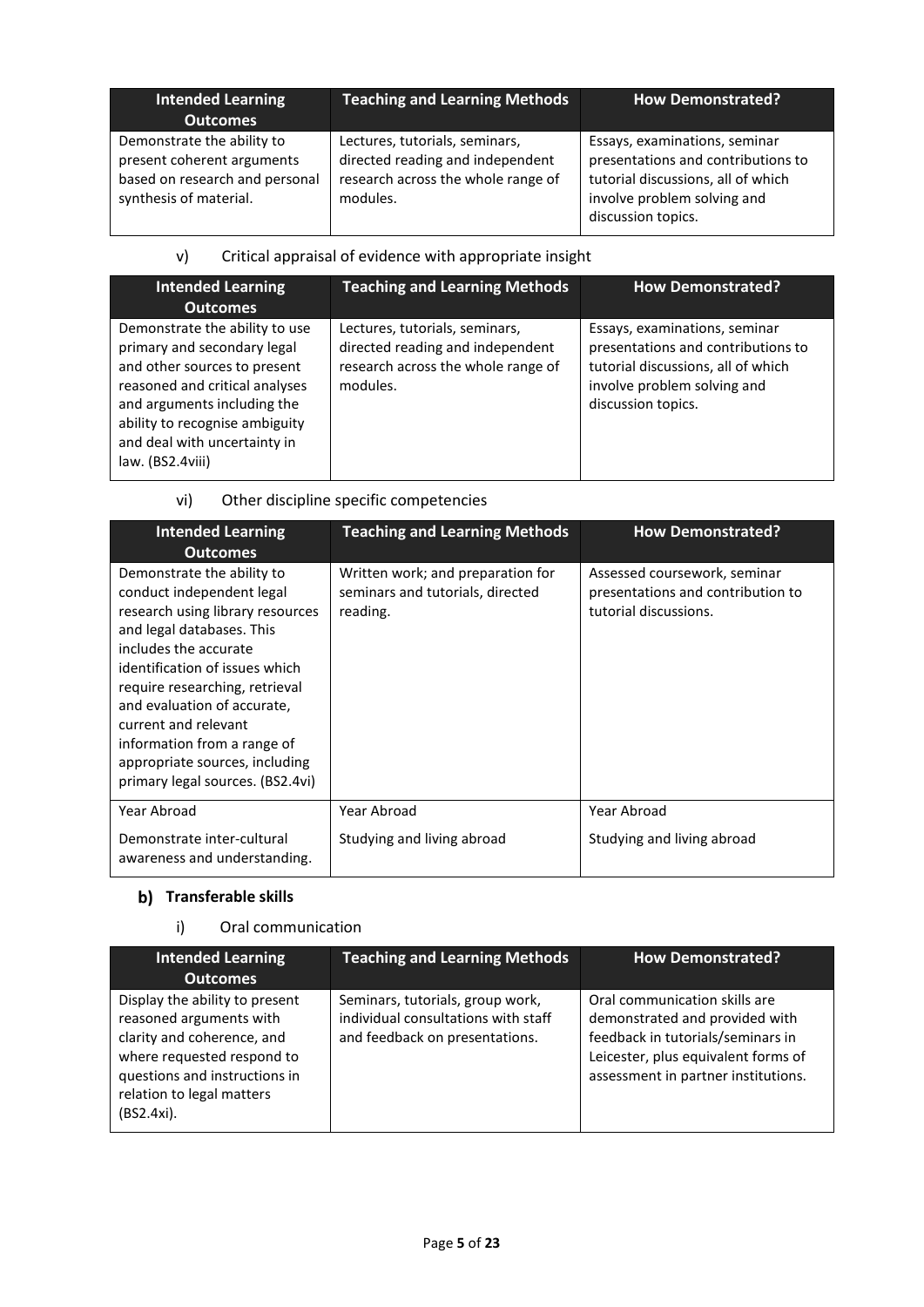| <b>Intended Learning</b><br>Outcomes                                                                                                                                     | <b>Teaching and Learning Methods</b>                                                                                                                                            | <b>How Demonstrated?</b>                                                            |
|--------------------------------------------------------------------------------------------------------------------------------------------------------------------------|---------------------------------------------------------------------------------------------------------------------------------------------------------------------------------|-------------------------------------------------------------------------------------|
| Year Abroad                                                                                                                                                              | Year Abroad                                                                                                                                                                     | Year Abroad                                                                         |
| French, Spanish, German and<br>Italian exchanges: to display the<br>ability to communicate in a<br>European language in a fluent,<br>accurate and appropriate<br>manner. | French, Spanish, German and Italian<br>exchanges: language classes. Other<br>native language options are also<br>available for the Scandinavian<br>exchanges. Residence abroad. | French, Spanish, German and Italian<br>exchanges: exercises, oral<br>presentations. |

### ii) Written communication

| <b>Intended Learning</b><br><b>Outcomes</b>                                                                                                                                                                                                                       | <b>Teaching and Learning Methods</b>                                                                                                                                                                                                                         | <b>How Demonstrated?</b>                                                                                    |
|-------------------------------------------------------------------------------------------------------------------------------------------------------------------------------------------------------------------------------------------------------------------|--------------------------------------------------------------------------------------------------------------------------------------------------------------------------------------------------------------------------------------------------------------|-------------------------------------------------------------------------------------------------------------|
| Demonstrate the ability to write<br>in a suitable academic style;<br>and where required respond to<br>questions and instructions; to<br>be critical and analytical; and to<br>present data clearly in written<br>forms of communication<br>$(BS2.4ix$ and $xi)$ . | Provision of writing guides,<br>supervisions, formative coursework,<br>preparation for seminars/tutorials,<br>problem-solving exercises,<br>independent research, individual<br>consultations with staff and<br>feedback on coursework and<br>assessed work. | Assessed coursework, essay-based<br>examinations, dissertation, group<br>projects, and critical commentary. |
| Year Abroad                                                                                                                                                                                                                                                       | Year Abroad                                                                                                                                                                                                                                                  | Year Abroad                                                                                                 |
| French, Spanish, German and<br>Italian exchanges: to produce<br>texts of various types in a<br>European language<br>demonstrating accuracy and<br>appropriate discourse<br>conventions.                                                                           | French, Spanish, German and Italian<br>exchanges: language classes,<br>formative coursework in partner<br>institutions.                                                                                                                                      | French, Spanish, German and Italian<br>exchanges: assessed language tasks.                                  |

# iii) Information technology

| <b>Intended Learning</b><br><b>Outcomes</b>                                                                                                   | <b>Teaching and Learning Methods</b>                                                                                                                                                                                                  | <b>How Demonstrated?</b>                                                                                                                                                                                                                                                                                                                    |
|-----------------------------------------------------------------------------------------------------------------------------------------------|---------------------------------------------------------------------------------------------------------------------------------------------------------------------------------------------------------------------------------------|---------------------------------------------------------------------------------------------------------------------------------------------------------------------------------------------------------------------------------------------------------------------------------------------------------------------------------------------|
| Demonstrate the ability to use<br>the internet, specific electronic<br>information retrieval systems,<br>use of new learning<br>technologies. | Support is provided by the Law<br>School staff and open access<br>computer facilities are available to<br>all students. Computer practical<br>classes, use of discussion boards and<br>wikis on Blackboard, and<br>independent study. | Students are expected to word<br>process their written work.<br>Essays, online discussion forums,<br>technology-based exercises,<br>problem-based exercises and other<br>forms of assessed coursework.<br>The 3 <sup>rd</sup> year of the year abroad<br>programme, communication with<br>students abroad is conducted via the<br>internet. |
| To be able to produce a word-<br>processed essay or other text in<br>accordance with a standard<br>template.                                  | Support is provided by the Law<br>School staff and open access<br>computer facilities are available to<br>all students. Computer practical<br>classes, use of discussion boards and<br>wikis on Blackboard, and<br>independent study. | Students are expected to word<br>process their written work.<br>Essays, online discussion forums,<br>technology-based exercises,<br>problem-based exercises and other<br>forms of assessed coursework.                                                                                                                                      |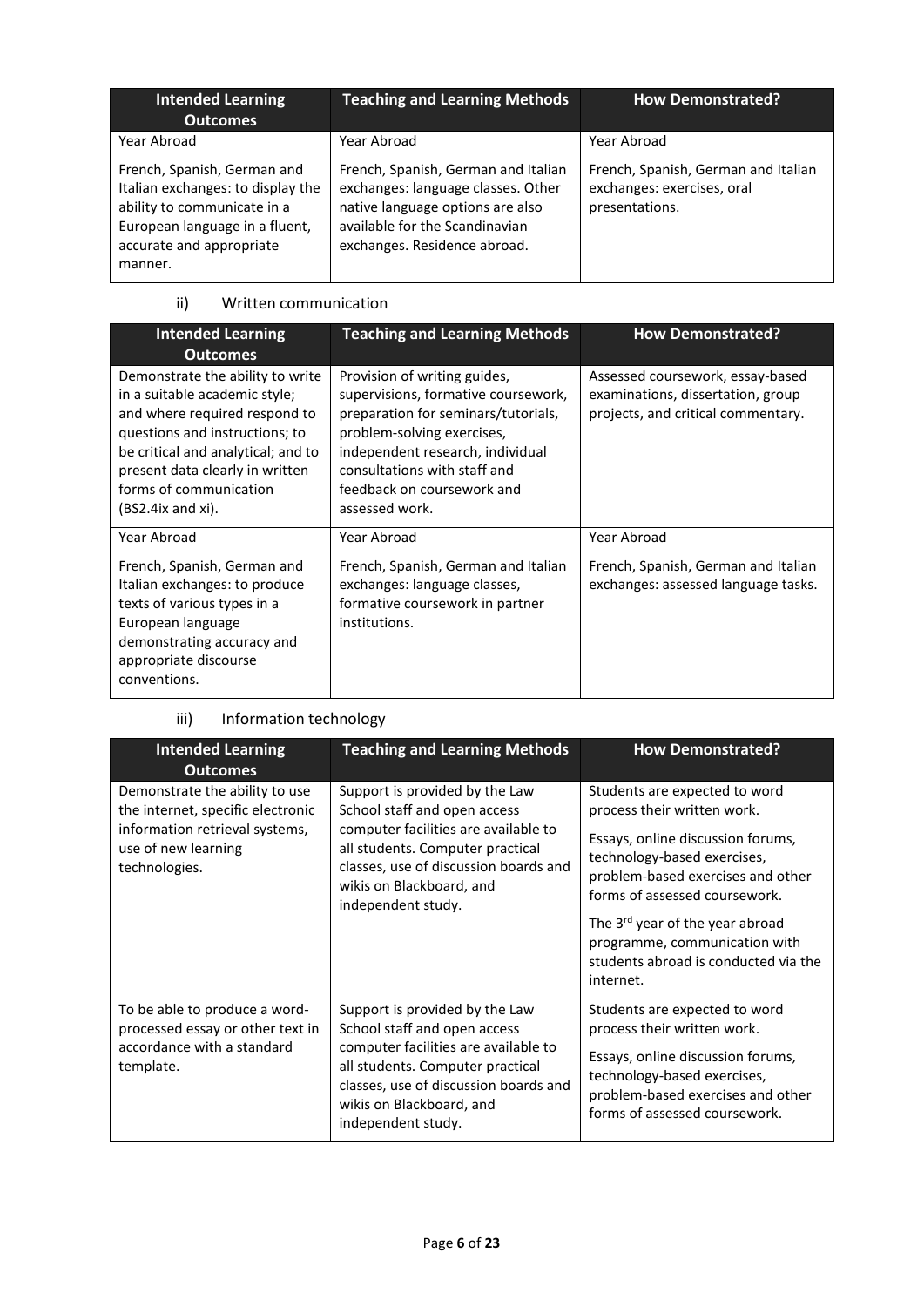| <b>Intended Learning</b><br><b>Outcomes</b>                                                                                                                                   | <b>Teaching and Learning Methods</b>                                                                                                                                                                                                  | <b>How Demonstrated?</b>                                                                                                                                                                               |
|-------------------------------------------------------------------------------------------------------------------------------------------------------------------------------|---------------------------------------------------------------------------------------------------------------------------------------------------------------------------------------------------------------------------------------|--------------------------------------------------------------------------------------------------------------------------------------------------------------------------------------------------------|
| Use IT effectively to support<br>their studies including use of IT<br>for bibliographic and archive<br>searches, data analysis and<br>written/visual presentation of<br>work. | Support is provided by the Law<br>School staff and open access<br>computer facilities are available to<br>all students. Computer practical<br>classes, use of discussion boards and<br>wikis on Blackboard, and<br>independent study. | Students are expected to word<br>process their written work.<br>Essays, online discussion forums,<br>technology-based exercises,<br>problem-based exercises and other<br>forms of assessed coursework. |

### iv) Numeracy

| <b>Intended Learning</b><br><b>Outcomes</b>                                                                                                                                                                                                  | <b>Teaching and Learning Methods</b>                                                                                                                                                                                | <b>How Demonstrated?</b>                                                                                                              |
|----------------------------------------------------------------------------------------------------------------------------------------------------------------------------------------------------------------------------------------------|---------------------------------------------------------------------------------------------------------------------------------------------------------------------------------------------------------------------|---------------------------------------------------------------------------------------------------------------------------------------|
| Demonstrate the ability to<br>analyse, interpret and present<br>relevant data, including textual,<br>numerical and statistical, using<br>statistical and graphical<br>techniques; to make simple<br>mathematical calculations<br>(BS2.4vii). | The use of basic statistics and the<br>ability to make simple mathematical<br>calculations are included in a<br>number of modules and are<br>developed in lectures, tutorials and<br>written work in those modules. | Essays, examinations, tutorials,<br>technology-based exercises,<br>problem-based exercises and other<br>forms of assessed coursework. |

## v) Team working

| <b>Intended Learning</b><br><b>Outcomes</b>                                                                                                             | <b>Teaching and Learning Methods</b>                                                                                                                                  | <b>How Demonstrated?</b>                                                                                                                        |
|---------------------------------------------------------------------------------------------------------------------------------------------------------|-----------------------------------------------------------------------------------------------------------------------------------------------------------------------|-------------------------------------------------------------------------------------------------------------------------------------------------|
| Demonstrate the ability to work<br>in a group as a participant who<br>contributes effectively to the<br>group task including<br>collaborative planning. | Students are expected to<br>collaborate as part of tutorial<br>preparation. In some modules,<br>students are required to engage in a<br>group exercise in a tutorial. | Group work assignments and/or<br>project work, tutorial activities and<br>Blackboard exercises; willingness to<br>work collaboratively (BS2.4i) |
|                                                                                                                                                         | Students are given the opportunity<br>to participate in the team<br>competitions of mooting, client<br>interviewing and negotiation.                                  |                                                                                                                                                 |

## vi) Problem solving

| <b>Intended Learning</b><br><b>Outcomes</b>                                                                                                             | <b>Teaching and Learning Methods</b>                                 | <b>How Demonstrated?</b>                                                                                                              |
|---------------------------------------------------------------------------------------------------------------------------------------------------------|----------------------------------------------------------------------|---------------------------------------------------------------------------------------------------------------------------------------|
| Demonstrate the ability to<br>apply knowledge to situations<br>of varying complexity and to<br>provide solutions to actual or<br>hypothetical problems. | Lectures, tutorials, team problem<br>solving exercises and seminars. | Essays, examinations, tutorials,<br>technology-based exercises,<br>problem-based exercises and other<br>forms of assessed coursework. |

## vii) Information handling

| <b>Intended Learning</b><br><b>Outcomes</b>                                                                       | <b>Teaching and Learning Methods</b>                   | <b>How Demonstrated?</b>                             |
|-------------------------------------------------------------------------------------------------------------------|--------------------------------------------------------|------------------------------------------------------|
| Demonstrate the ability,<br>through directed and<br>independent study, to gather,<br>analyse and deploy material. | Lectures, tutorials and seminars,<br>directed reading. | Tutorials, seminars, coursework and<br>examinations. |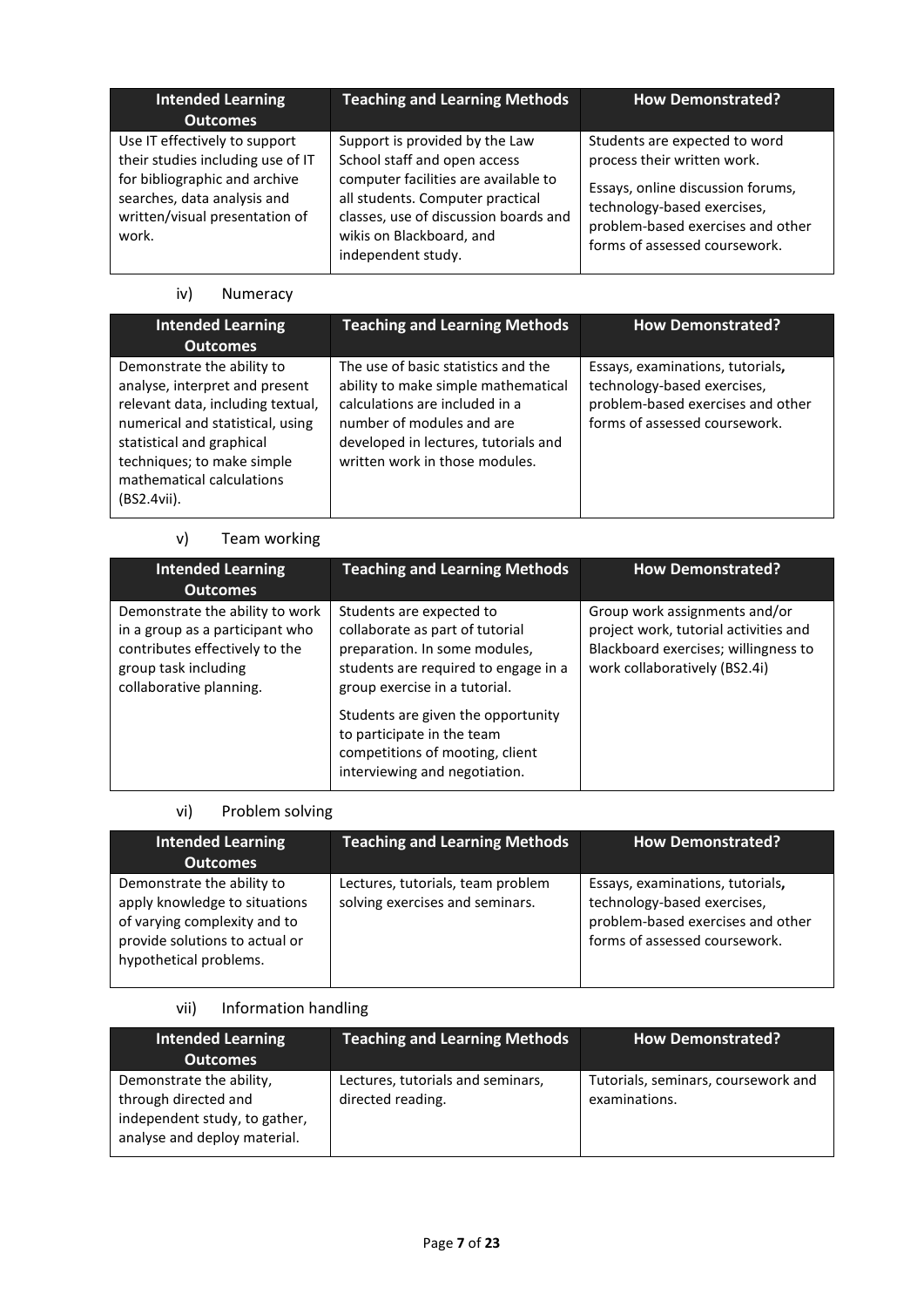## viii) Skills for lifelong learning

| <b>Intended Learning</b>                                                                                                                                                                                                                                                                                                                                                                                                                                                                                       | <b>Teaching and Learning Methods</b>                                                                                                                                                                                              | <b>How Demonstrated?</b>                                                                                                                                                                                                       |
|----------------------------------------------------------------------------------------------------------------------------------------------------------------------------------------------------------------------------------------------------------------------------------------------------------------------------------------------------------------------------------------------------------------------------------------------------------------------------------------------------------------|-----------------------------------------------------------------------------------------------------------------------------------------------------------------------------------------------------------------------------------|--------------------------------------------------------------------------------------------------------------------------------------------------------------------------------------------------------------------------------|
| <b>Outcomes</b>                                                                                                                                                                                                                                                                                                                                                                                                                                                                                                |                                                                                                                                                                                                                                   |                                                                                                                                                                                                                                |
| Demonstrate the ability to<br>reflect on their learning, to<br>acknowledge and correct<br>errors, to identify gaps in own<br>knowledge, and to make<br>effective use of feedback<br>(BS2.4xii).                                                                                                                                                                                                                                                                                                                | Career advice, including on the legal<br>profession and postgraduate study.<br>Guidance through seminars,<br>consultations and structured<br>feedback sessions to assist planning<br>for personal and educational<br>development. | The progressive nature of modules<br>from year to year and the<br>corresponding assessment of them<br>and of the programme as a whole.<br>Successful completion of assessment<br>for each module studied.<br>Graduate surveys. |
| The development of<br>transferable skills.<br>The ability to plan and<br>undertake tasks in area of law<br>studied.                                                                                                                                                                                                                                                                                                                                                                                            | Career development guidance from<br>the School's Careers Tutors,<br>structured sessions with the Career<br>Development Service.<br>Provision of information and                                                                   | Via the award of the Employability<br>Certificate (Leicester Award) or<br>through exercises in classes relating<br>to career planning, volunteering,<br>interview techniques, CV writing,                                      |
| Demonstrate the ability to<br>undertake independent<br>research; to demonstrate the<br>ability to show intellectual<br>independence through the<br>completion of tasks and the<br>analysing of questions; to<br>demonstrate the capacity for<br>time management; and to<br>demonstrate the capacity for<br>independent study, self-<br>organisation, and self-approval.<br>(BS2.4i,ii,vi)<br>Demonstrate engagement with<br>own personal and professional<br>development and academic<br>integrity. (BS2.4xii) | guidance on OSCOLA referencing.                                                                                                                                                                                                   | preparing applications and<br>marketing.<br>Completion of online Plagiarism<br>Tutorial.                                                                                                                                       |
| Year Abroad                                                                                                                                                                                                                                                                                                                                                                                                                                                                                                    | Year Abroad                                                                                                                                                                                                                       | Year Abroad                                                                                                                                                                                                                    |
| French, Spanish, German and<br>Italian exchanges: To<br>demonstrate strategies for self-<br>monitoring and continued<br>maintenance and development<br>of skills in a European language.                                                                                                                                                                                                                                                                                                                       | French, Spanish, German and Italian<br>exchanges: Development of<br>metalinguistic awareness through<br>language classes, tasks designed to<br>expand a foreign language<br>repertoire.                                           | French, Spanish, German and Italian<br>exchanges: Language assignments,<br>ability to self-correct.                                                                                                                            |
| All exchanges: Manage learning<br>in addition to the challenges of<br>living and studying in a foreign<br>country.                                                                                                                                                                                                                                                                                                                                                                                             |                                                                                                                                                                                                                                   |                                                                                                                                                                                                                                |

## **Year Abroad**

| <b>Intended Learning Outcomes</b>                                                                                           | <b>Teaching and Learning</b><br><b>Methods</b>                                                                      | <b>How Demonstrated?</b>                             |
|-----------------------------------------------------------------------------------------------------------------------------|---------------------------------------------------------------------------------------------------------------------|------------------------------------------------------|
| On completion of the year abroad, students can be expected to:                                                              |                                                                                                                     |                                                      |
| Reflect on skills learned and<br>knowledge gained and explain<br>how these may contribute to<br>future academic development | Global Success toolkit (including<br>written guidance and workshops<br>to be delivered in partnership<br>with CDS). | Updated Curriculum Vitae (not<br>formally assessed). |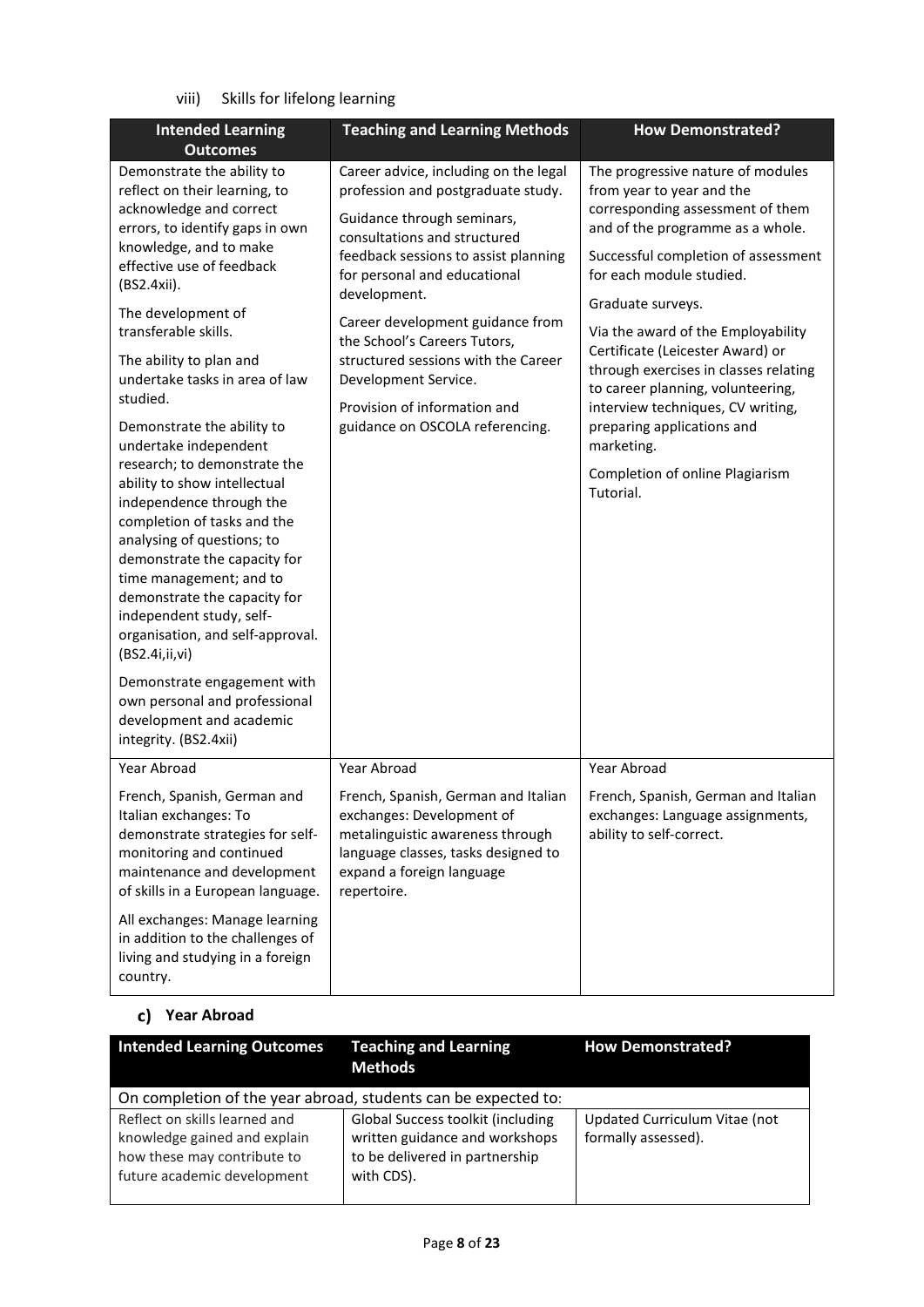| Demonstrate improved              | Experience of living and studying | Seminar presentations and         |
|-----------------------------------|-----------------------------------|-----------------------------------|
| professional communication,       | overseas                          | contributions to tutorials during |
| presentation and interpersonal    |                                   | final year of study at UoL.       |
| skills, networking skills and, if |                                   |                                   |
| relevant, skills in another       | Experience of studying in an      |                                   |
| language                          | overseas institution.             | Assessments undertaken            |
|                                   |                                   | overseas.                         |
| Demonstrate a range of self-      |                                   |                                   |
| management and life-long          |                                   |                                   |
| learning skills including time    |                                   |                                   |
| management, adaptability,         |                                   |                                   |
| confidence, independence and      |                                   |                                   |
| enterprise.                       |                                   |                                   |
|                                   |                                   |                                   |
|                                   |                                   |                                   |

### **10. Progression points**

This programme follows the standard Scheme of Progression set out i[n Senate Regulations](http://www.le.ac.uk/senate-regulations) – see the version of Senate Regulation 5 governing undergraduate programmes relevant to the year of entry.

Students are required to complete 120 credits of taught modules delivered over two semesters each academic year (a total of 60 credits must be studied in each semester). Legal foundation modules must be passed at 40%.

### **Application to Transfer from single subject LLB to LLB with a Year Abroad**

Students may apply to transfer to the LLB with a Year Abroad after successful completion of the first year and subsequent successful completion of the second year.

The application process is handled by the University's Study Abroad Unit and the process, including eligibility and criteria, is set out by th[e Study Abroad Unit.](https://uniofleicester.sharepoint.com/sites/StudyAbroad)

#### **Progression from 2nd year to year abroad**

Students need to achieve a credit-weighted average of 55% in the second year of their degree programme, and be carrying no failed modules, in order to progress to the year abroad. Students with mitigating circumstances may request that their circumstances be taken into consideration. The final determination should be made by the relevant Board of Examiners.

A Student will revert back to the without a year abroad variant of the programme if:

- 1. They pass less than 50% of the equivalent of 120 University of Leicester (UoL) credits.
- 2. They pass between 50 and 80% of the equivalent of 120 UoL credits and do not pass a resit.
- 3. The year abroad ends early due to the behaviour of the student not being in accordance with the University's Regulations for Students, Student Responsibilities. The student will need to suspend for the remainder of the academic year. To prevent such an incident from happening, processes are in place to identify any possible issues or concerns during the risk assessment process, and via monitoring checks during the year abroad. Communication and contact between the student, the host university and UoL will ensure support is provided should issues arise.
- 4. The student discontinues their year abroad. A student may return to their campus-based studies no later than the end of teaching week 2 at the start of the academic year should they decide to discontinue their year abroad, and should complete a Course Transfer Form. If a student discontinues their year abroad after the end of teaching week 2 at Leicester and before the end of their first semester abroad, they will be required to suspend their studies for the remainder of the academic year and transfer to the standard variant of their degree.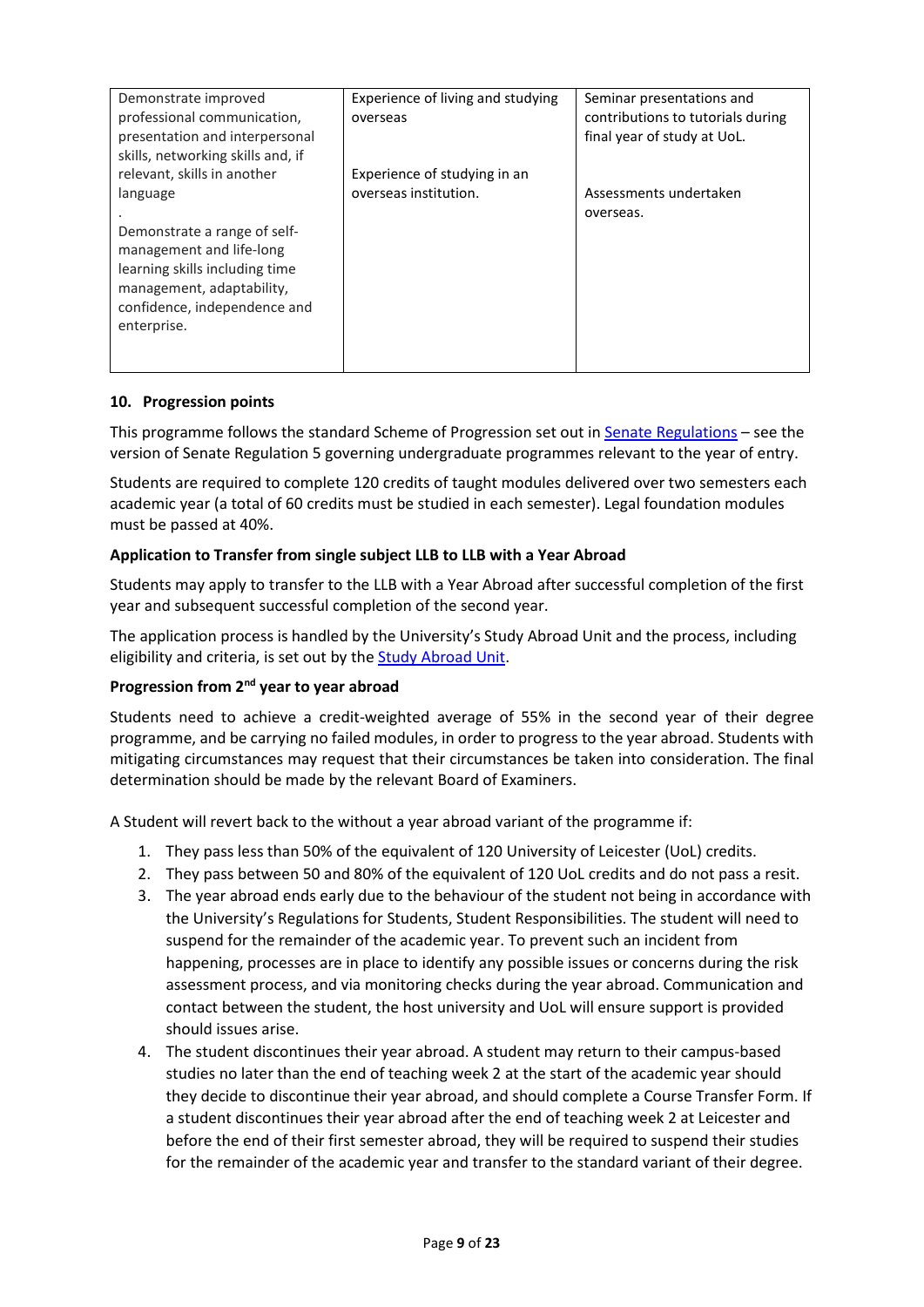Where a student successfully completes the first semester of their year abroad, but discontinues their placement prior to completion of the full academic year for any reason, consideration may be given to the awarding of a 'with a semester abroad' degree programme, as set out below:

- If a student completes the first semester of their year abroad and subsequently discontinues prior to the end of their second semester, they will be required to suspend their studies for the remainder of the academic year, but will be deemed to have met the requirements to transfer to a 'with a semester abroad' variant of their degree programme if they have passed the equivalent of 48 UoL credits.
- If the student has passed between 30 and 48 UoL credits, they may undertake resit opportunities offered by the host university where possible.
- If the student is not able to undertake resit assessments via their host university, fails resits, or passes fewer than the equivalent of 30 UoL credits, they will revert to the standard variant of their degree.

### **a) Course transfers**

Students may apply to transfer to the LLB with a Year Abroad at the end of Year 1.

Students on the LLB Law (Canadian Law Stream) may apply to transfer to either the LLB Law or Canadian Law Year Abroad variant at the end of Year 1.

Students on the LLB Law programme are not permitted to transfer to the LLB Law (Canadian Law Stream) after the course transfer window has closed at the beginning of Year 1. No transfers are permitted after this time.

Students on the LLB Law and LLB Law (Canadian Law Stream) may apply to transfer to the LLB Maitrise up until the end of Semester 1 in Year 1. Interview selection required during Semester 2 of Year 1. All transfer applications are subject to the course entry requirements being met and there being places available at the partner institution, Universite de Strasbourg.

Course transfers onto any other LLB Law degrees (to include graduate entry variants and joint variant programmes) are not permitted, unless the course transfer application is received at the beginning of Year 1 and before the University's course transfer window has closed, usually within the first 3 weeks of the start of Semester 1. All transfer applications are subject to the course entry requirements being met.

### **11. Criteria for award and classification**

This programme follows the standard scheme of undergraduate award and classification set out in [Senate Regulations –](http://www.le.ac.uk/senate-regulations) see the version of *Senate Regulation 5 governing undergraduate programmes* relevant to the year of entry. Note: legal foundation modules must be passed at 40%.

### **12. Special features**

The LLB with a Year Abroad provides for students spending their third year at one of our partner institutions and then returning to Leicester for their final year. For the full list of partner institutions available visit[: Study Abroad Unit](https://uniofleicester.sharepoint.com/sites/StudyAbroad)

Please note that availability at the partner institutions varies each year and places cannot be guaranteed at the destinations listed.

Students for the LLB with a Year Abroad degree must apply originally though UCAS for the LLB degree. Applications to transfer on to the LLB with a Year Abroad degree are made at the end of the first year. Details on how to apply[: Study Abroad Unit](https://uniofleicester.sharepoint.com/sites/StudyAbroad)

It is the student's responsibility to apply for a year abroad, and to comply in full with the preparation process, which includes: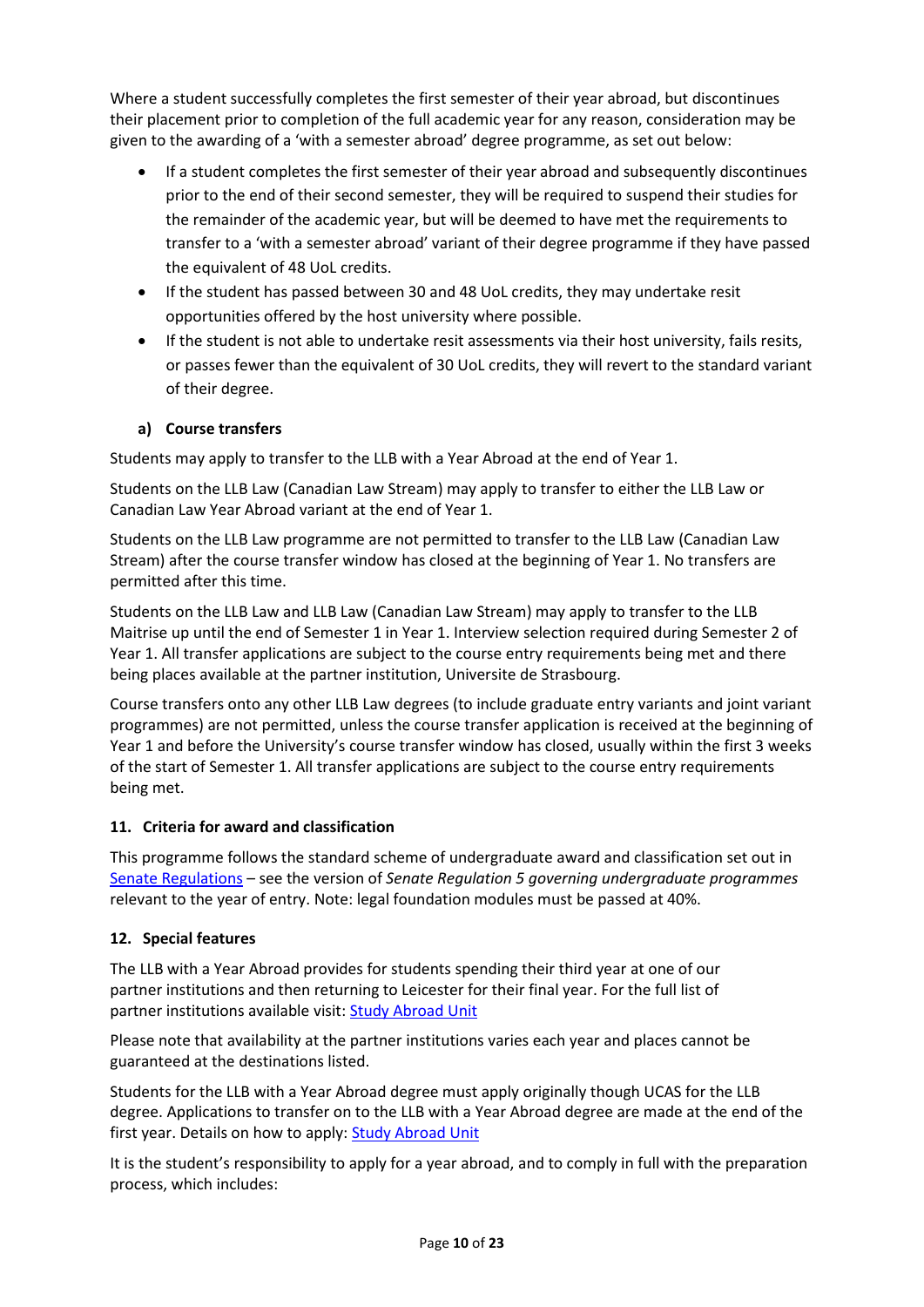- Attendance at the 'What's next?' talk, delivered in February
- Attendance at pre-departure talks/events
- Compliance with the risk assessment process

Students will be offered additional pre-departure workshops on intercultural competence, and postplacement workshops on employability

### **13. Indications of programme quality**

- Performance in the National Student Survey
- External examiners' reports
- Degree results and career destination statistics
- Annual Development Review reports
- Periodic Development Review reports
- Peer review of teaching and peer review of marking exercises
- Student-Staff Committee feedback
- Module Feedback

#### **14. External Examiner(s) reports**

The details of the External Examiner(s) for this programme and the most recent External Examiners' reports for this programme can be found at **[exampapers@Leicester](https://exampapers.le.ac.uk/)** [log-in required]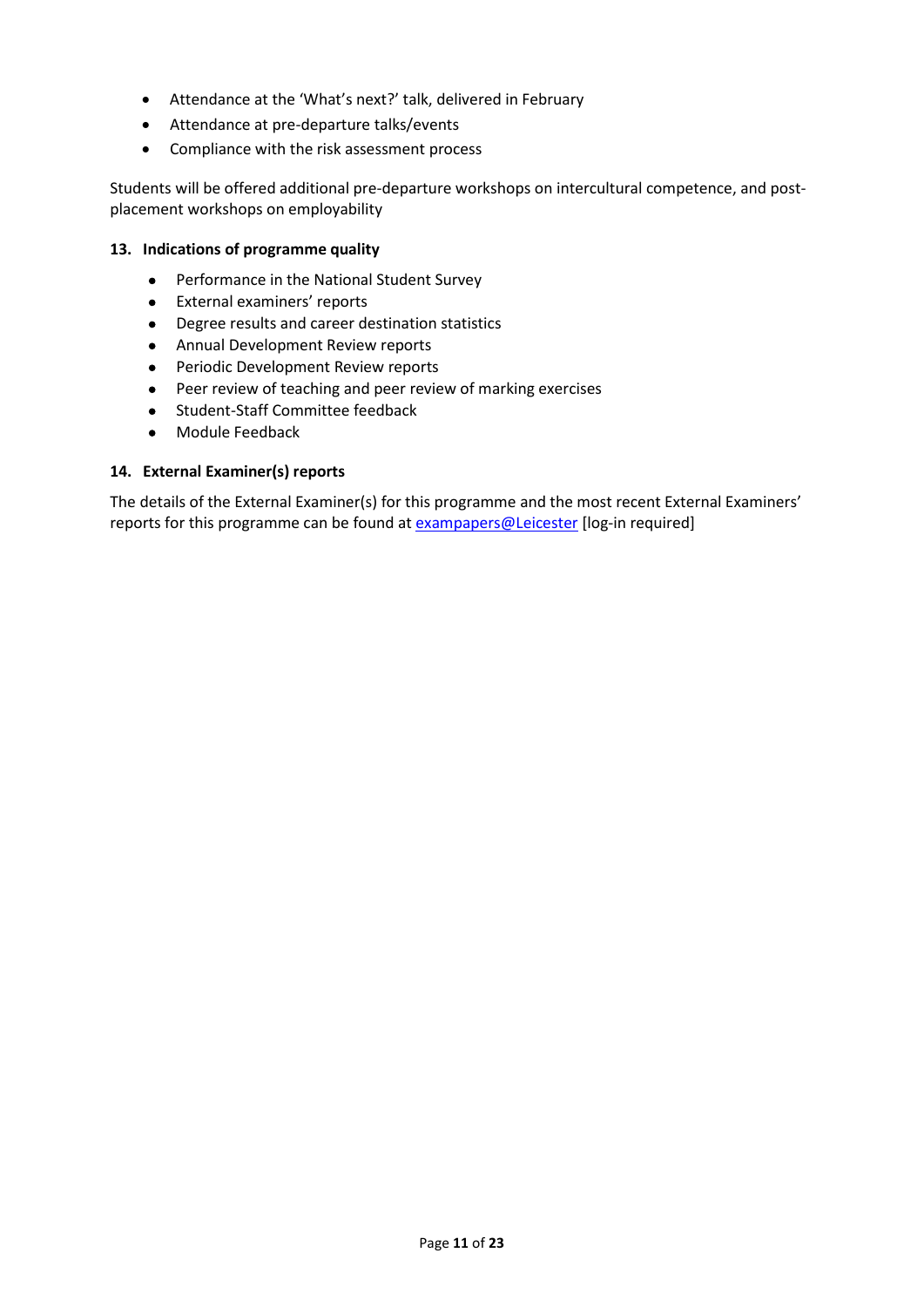

# **Programme Specification (Undergraduate) FOR ENTRY YEAR: 2022/23**

**Date created:** 23/2/2022 **Last amended:** 12/04/2022 **Version no.** 2

## **Appendix 1: Programme structure (programme regulations)**

The University regularly reviews its programmes and modules to ensure that they reflect the current status of the discipline and offer the best learning experience to students. On occasion, it may be necessary to alter particular aspects of a course or module.

LLB Law; LLB Law (Canadian Law Stream)

### **Level 4/Year 1 LLB 2022/23**

Credit breakdown

| <b>Status</b> | <b>Year long</b> | Semester 1 | Semester 2 |
|---------------|------------------|------------|------------|
| Core          | 90 credits       | 15 credits | 15 credits |
| Optional      | n/a              | n/a        | n/a        |

120 credits in total

### Core modules

| Delivery period | Code   | <b>Title</b>                           | <b>Credits</b> |
|-----------------|--------|----------------------------------------|----------------|
| Year long       | LW1120 | Constitutional and Administrative Law* | 30 credits     |
| Year long       | LW1130 | Contract Law*                          | 30 credits     |
| Year long       | LW1150 | The Law of Tort*                       | 30 credits     |
| Semester 1      | LW1171 | Analysing Law                          | 15 credits     |
| Semester 2      | LW1172 | Law, Justice and Society               | 15 credits     |

\*Legal Foundation modules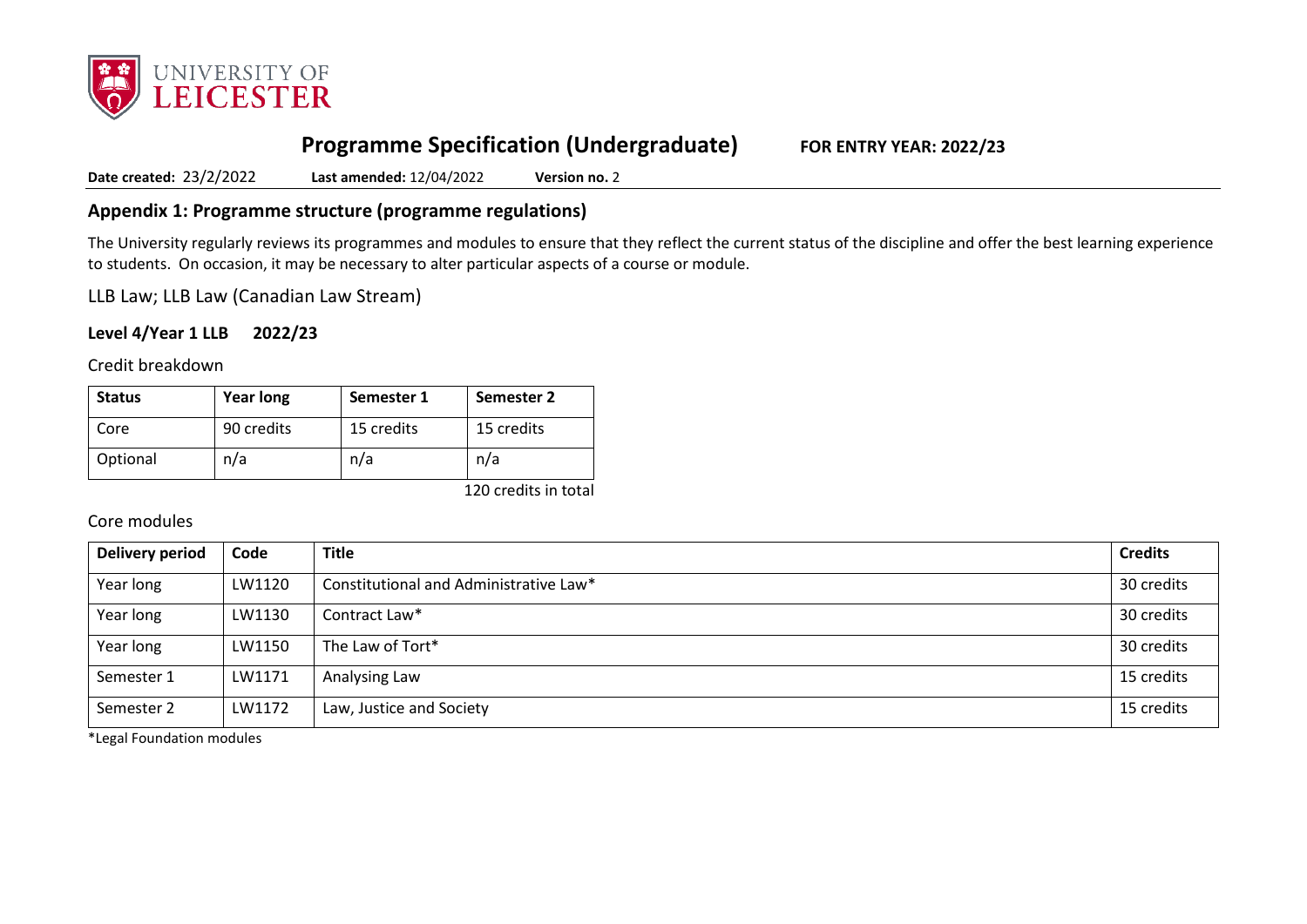## **Level 5/Year 2 LLB 2023/24**

Credit breakdown

| <b>Status</b> | <b>Year long</b> | Semester 1 | Semester 2 |
|---------------|------------------|------------|------------|
| Core          | 120 credits      | n/a        | n/a        |
| Optional      | n/a              | n/a        | n/a        |

120 credits in total

## Core modules

| Delivery period | Code   | <b>Title</b>       | <b>Credits</b> |
|-----------------|--------|--------------------|----------------|
| Year long       | LW2220 | Criminal Law*^     | 30 credits     |
| Year long       | LW2370 | Equity and Trusts* | 30 credits     |
| Year long       | LW2390 | Land Law*          | 30 credits     |
| Year long       | LW2240 | EU Law*            | 30 credits     |

\*Legal Foundation modules

## **Level 5/Year 2 LLB (Canadian Law Stream) 2023/24**

Credit breakdown

| <b>Status</b> | <b>Year long</b> | Semester 1 | Semester 2 |
|---------------|------------------|------------|------------|
| Core          | 90 credits       | 15 credits | 15 credits |
| Optional      | n/a              | n/a        | n/a        |

120 credits in total

## Core modules

| <b>Delivery period</b> | Code   | <b>Title</b>                     | <b>Credits</b> |
|------------------------|--------|----------------------------------|----------------|
| Year long              | LW2220 | $\sim$ $\cdot$<br>Criminal Law*^ | 30 credits     |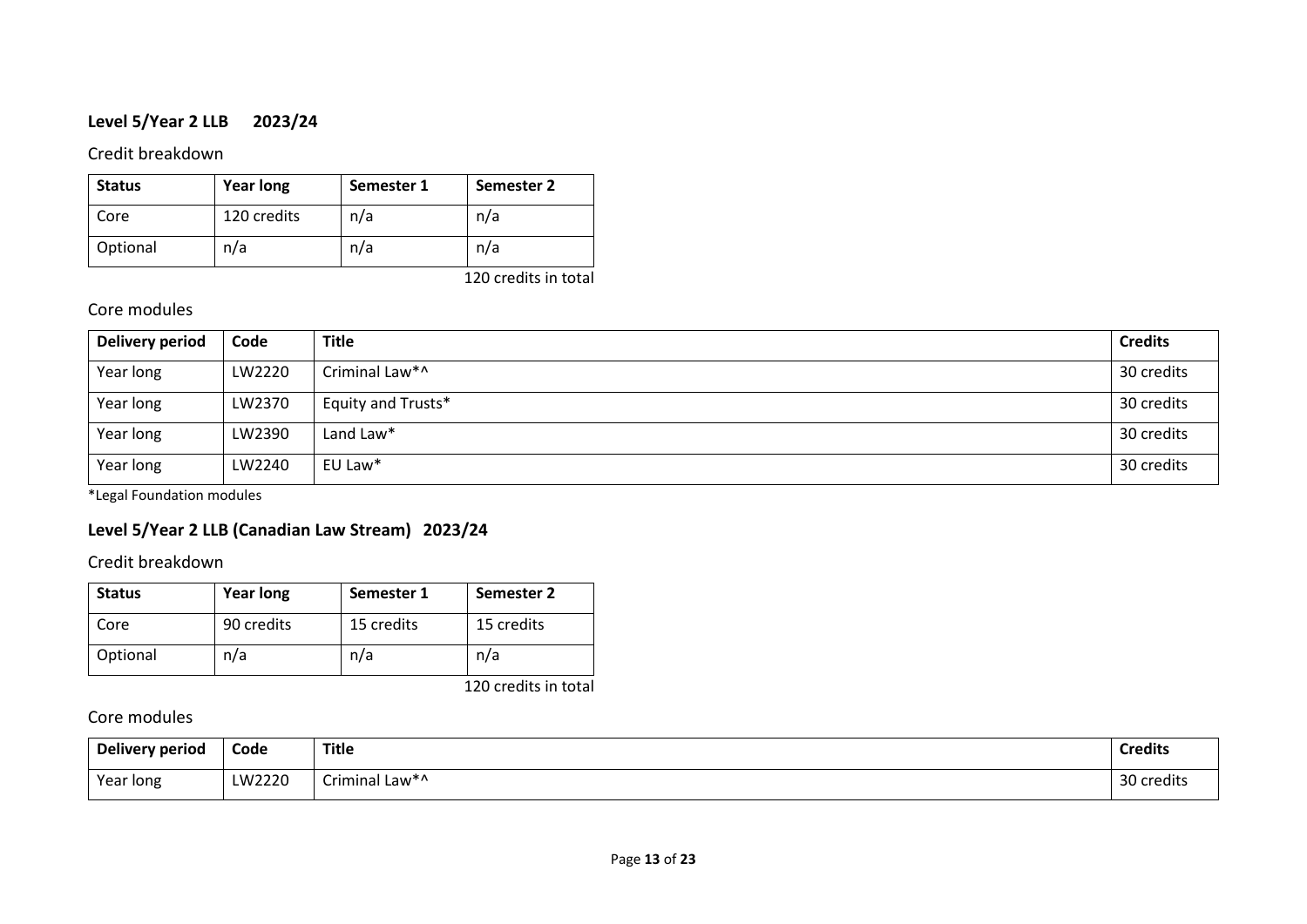| Delivery period | Code   | <b>Title</b>                 | <b>Credits</b> |
|-----------------|--------|------------------------------|----------------|
| Year long       | LW2370 | Equity and Trusts*           | 30 credits     |
| Year long       | LW2390 | Land Law*                    | 30 credits     |
| Semester 1      | LW2242 | EU Law*                      | 15 credits     |
| Semester 2      | LW2181 | Foundations of Canadian Law^ | 15 credits     |

\*Legal Foundation modules ^only available for students on LLB Law Canadian Law Stream

## **Level 5/Year 2 LLB Law (UK Degree Transfer variant) 2023/24 (120 credits of prior learning)**

Credit breakdown

| <b>Status</b> | <b>Year long</b> | Semester 1 | Semester 2           |
|---------------|------------------|------------|----------------------|
| Core          | 90 credits       | n/a        | n/a                  |
| Optional      | 30 credits       | n/a        | n/a                  |
|               |                  |            | 120 credits in total |

## Core modules

| Delivery period | Code   | Title                       | <b>Credits</b> |
|-----------------|--------|-----------------------------|----------------|
| Year long       | LW2370 | Equity and Trusts*          | 30 credits     |
| Year long       | LW2390 | Land Law*                   | 30 credits     |
| Year long       | LW2410 | The Law of Tort (Advanced)* | 30 credits     |

## Option modules

| <b>Delivery period</b> | Code   | Title          | <b>Credits</b> |
|------------------------|--------|----------------|----------------|
| Year long              | LW2240 | EU Law*        | 30 credits     |
| Year Long              | LW2220 | Criminal Law*+ | 30 credits     |

\*Legal Foundation modules †if not studied previously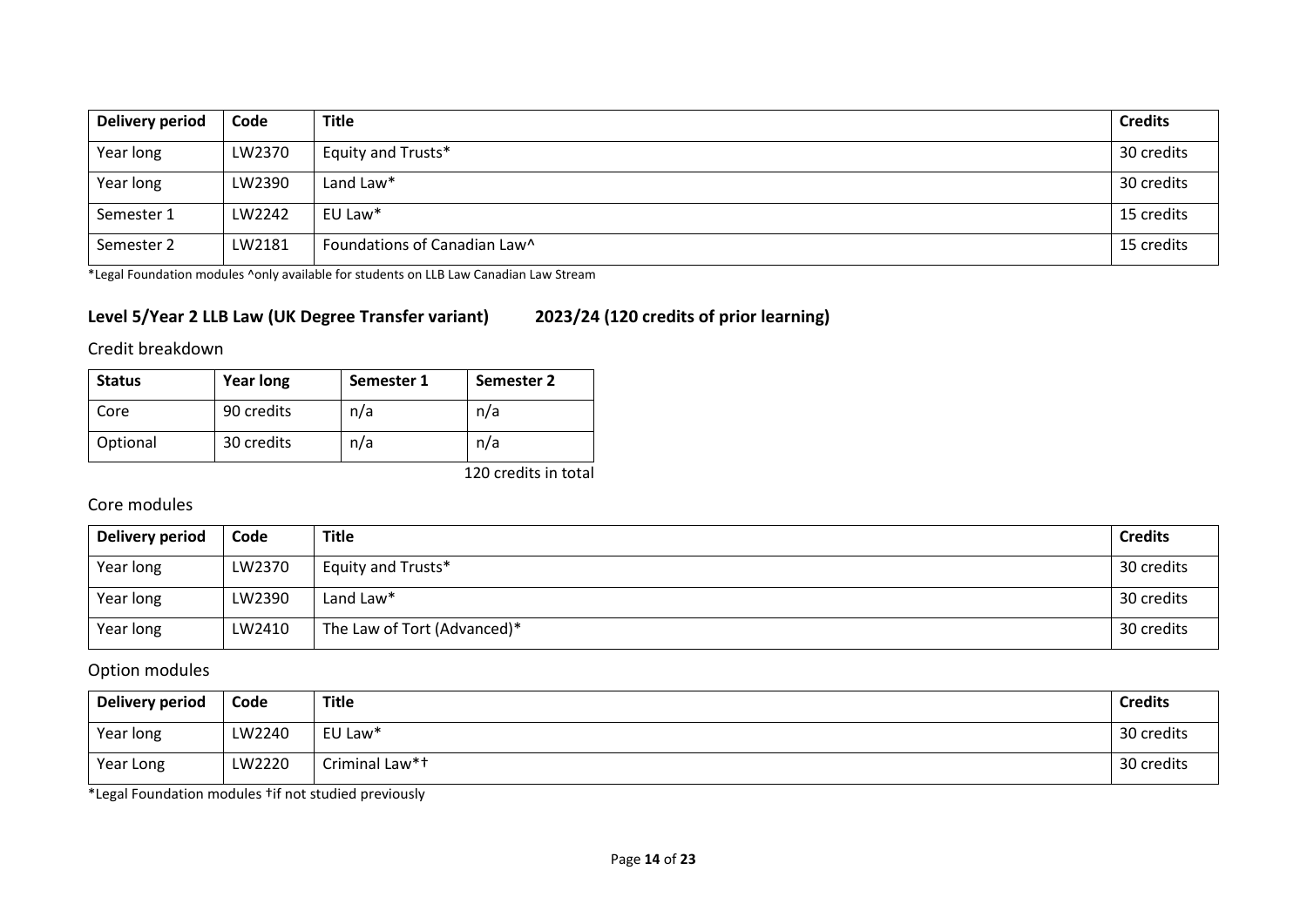## **Level 6/Year Final LLB 2024/25**

**Level 6/Year Final LLB (UK Degree Transfer variant) 2024/25 (120 Credits Prior Learning)**

## **Level 6/Year Final LLB with a Year Abroad variant 2025/26**

## Credit breakdown

| <b>Status</b> | <b>Year long</b> | Semester 1 | Semester 2 |
|---------------|------------------|------------|------------|
| Core          | n/a              | n/a        | n/a        |
| Optional      | 30 credits       | 15 credits | 15 credits |

120 credits in total

# Option modules

| <b>Delivery period</b> | Code   | <b>Title</b>                                 | <b>Credits</b> |
|------------------------|--------|----------------------------------------------|----------------|
| Year long              | LW3230 | <b>Employment Law</b>                        | 30 credits     |
| Year long              | LW3250 | Family Law                                   | 30 credits     |
| Year long              | LW3260 | <b>Medical Law</b>                           | 30 credits     |
| Year long              | LW3270 | Human Rights in the 21 <sup>st</sup> Century | 30 credits     |
| Year long              | LW3280 | International Law                            | 30 credits     |
| Year long              | LW3294 | Law in the Community: Pro Bono               | 15 credits     |
| Year long              | LW3310 | Commercial Law                               | 30 credits     |
| Year long              | LW3320 | Company Law                                  | 30 credits     |
| Year long              | LW3350 | Criminology                                  | 30 credits     |
| Year long              | LW3360 | Dissertation                                 | 30 credits     |
| Year long              | LW3380 | <b>Intellectual Property</b>                 | 30 credits     |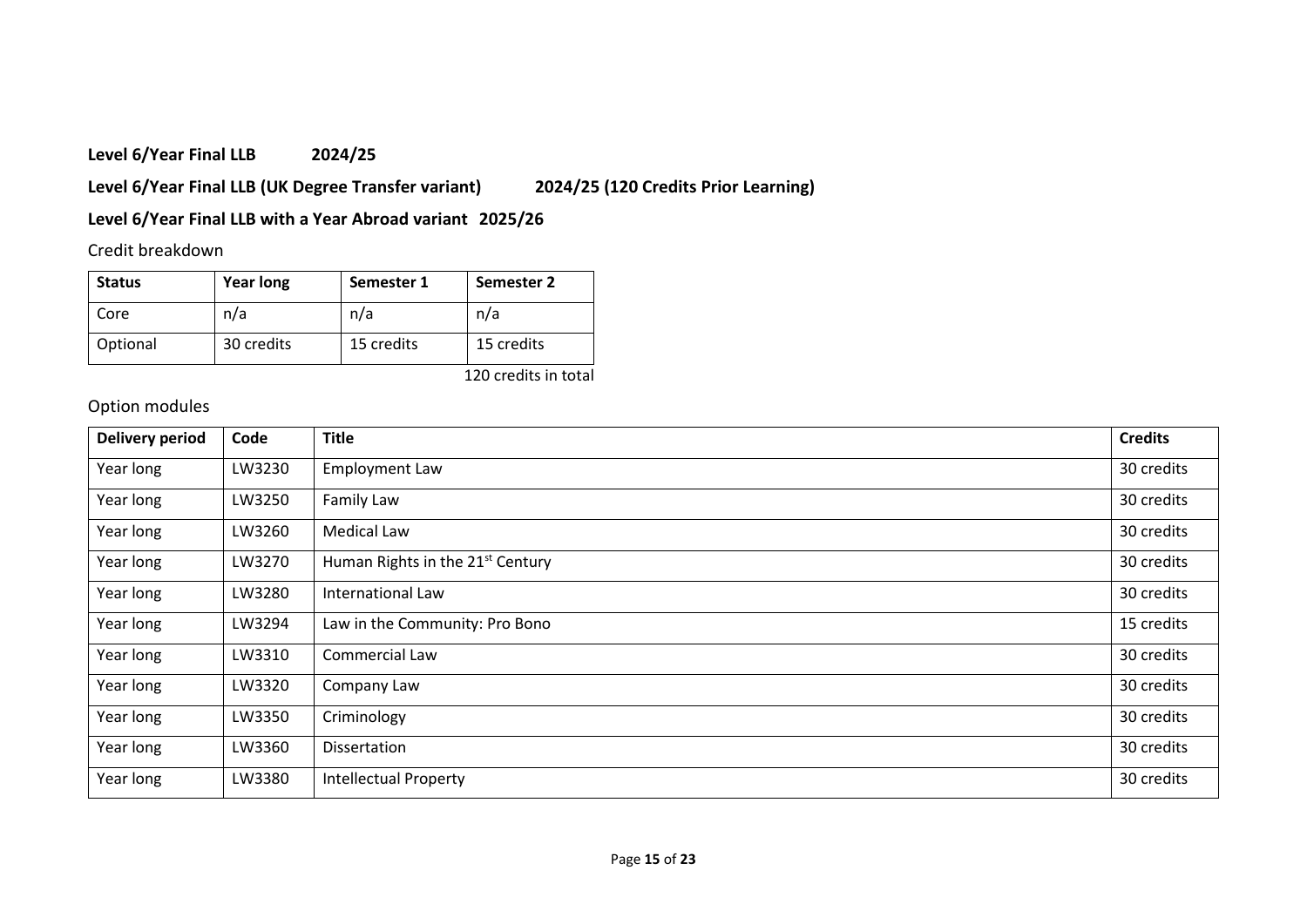| <b>Delivery period</b> | Code   | <b>Title</b>                                              | <b>Credits</b> |
|------------------------|--------|-----------------------------------------------------------|----------------|
| Year long              | LW3410 | Jurisprudence                                             | 30 credits     |
| Year long              | LW3420 | Law of Evidence                                           | 30 credits     |
| Year long              | LW3430 | Law and Political Theory                                  | 30 credits     |
| Year long              | LW3460 | Immigration Law                                           | 30 credits     |
| Year long              | LW3550 | <b>Bioethics</b>                                          | 30 credits     |
| Semester 1             | LW3291 | Law in Practice: Legal Advice Clinic                      | 15 credits     |
| Semester 1             | LW3301 | Caring and the Law                                        | 15 credits     |
| Semester 1             | LW3461 | Legal Interpretation in Domestic and International Law    | 15 credits     |
| Semester 1             | LW3561 | <b>Commercial Property Law</b>                            | 15 credits     |
| Semester 1             | LW3581 | International Commercial Arbitration                      | 15 credits     |
| Semester 1             | LW3591 | Criminal Justice: Policing, Sentencing and Rehabilitation | 15 credits     |
| Semester 2             | LW3292 | Advanced Law in Practice: Legal Advice Clinic**           | 15 credits     |
| Semester 2             | LW3293 | Law in Practice: Legal Advice Clinic*                     | 15 credits     |
| Semester 2             | LW3511 | Wills and the Administration of Estates                   | 15 credits     |
| Semester 2             | LW3531 | Gender, Sexuality and the Law                             | 15 credits     |
| Semester 2             | LW3562 | Real Estate in Practice                                   | 15 credits     |
| Semester 2             | LW3571 | <b>Dispute Resolution</b>                                 | 15 credits     |
| Semester 2             | LW3592 | <b>Criminal Justice: Prosecutions and Criminal Trials</b> | 15 credits     |

\*only available if LW3291 not taken in semester 1 \*\*pre-requisite LW3291

#### **Notes**

This is an indicative list of option modules and not definitive of what will be available. Option module choice is also subject to availability, timetabling, student number restrictions and, where appropriate, students having taken appropriate pre-requisite modules. 120 credits of approved optional modules. Credits must total 60 in each semester.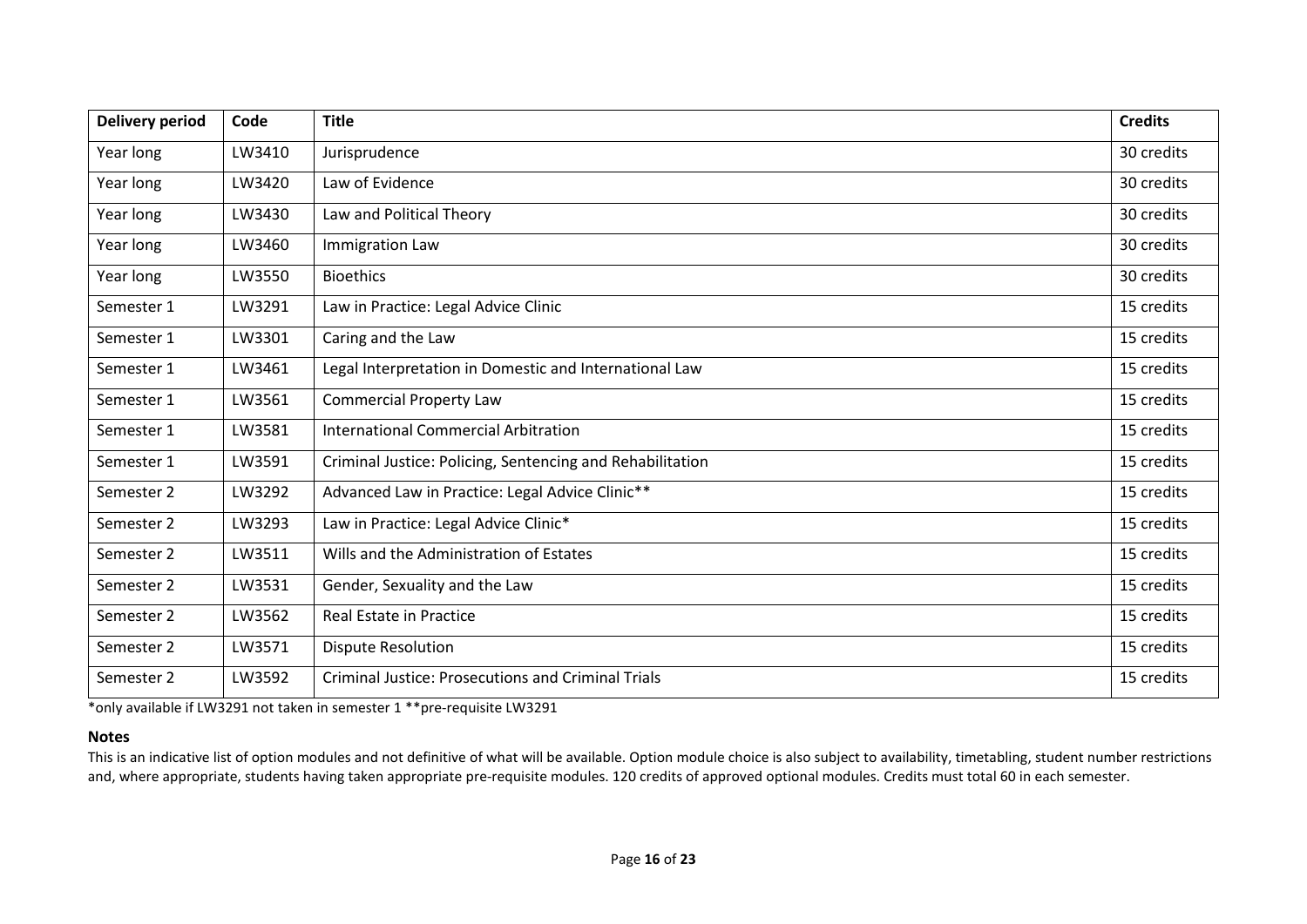# **Level 6/Year Final LLB (Canadian Law Stream) 2025/26**

## **Level 6/Year Final LLB (Canadian Law Stream) Year Abroad variant 2026/27**

Credit breakdown

| <b>Status</b> | <b>Year long</b> | Semester 1 | Semester 2 |
|---------------|------------------|------------|------------|
| Core          | n/a              | n/a        | n/a        |
| Optional      | 30 credits       | 15 credits | 15 credits |

120 credits in total

# Option modules

| <b>Delivery period</b> | Code   | <b>Title</b>                                 | <b>Credits</b> |
|------------------------|--------|----------------------------------------------|----------------|
| Year long              | LW3230 | <b>Employment Law</b>                        | 30 credits     |
| Year long              | LW3250 | Family Law                                   | 30 credits     |
| Year long              | LW3260 | Medical Law                                  | 30 credits     |
| Year long              | LW3270 | Human Rights in the 21 <sup>st</sup> Century | 30 credits     |
| Year long              | LW3280 | International Law                            | 30 credits     |
| Year long              | LW3294 | Law in the Community: Pro Bono               | 15 credits     |
| Year long              | LW3310 | Commercial Law                               | 30 credits     |
| Year long              | LW3320 | Company Law                                  | 30 credits     |
| Year long              | LW3350 | Criminology                                  | 30 credits     |
| Year long              | LW3360 | Dissertation                                 | 30 credits     |
| Year long              | LW3380 | <b>Intellectual Property</b>                 | 30 credits     |
| Year long              | LW3410 | Jurisprudence                                | 30 credits     |
| Year long              | LW3420 | Law of Evidence                              | 30 credits     |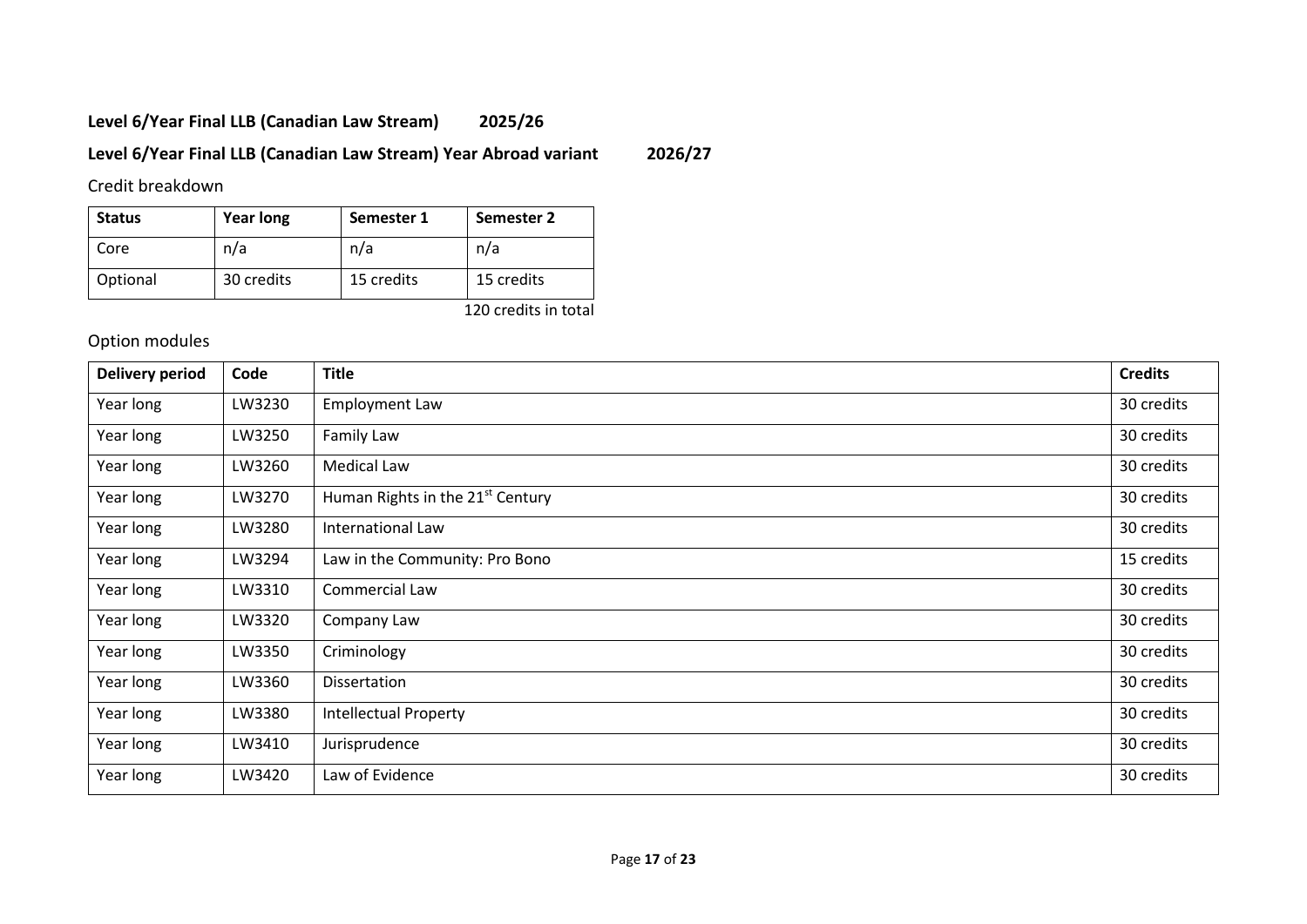| <b>Delivery period</b> | Code   | <b>Title</b>                                              | <b>Credits</b> |
|------------------------|--------|-----------------------------------------------------------|----------------|
| Year long              | LW3430 | Law and Political Theory                                  | 30 credits     |
| Year long              | LW3460 | <b>Immigration Law</b>                                    | 30 credits     |
| Year long              | LW3550 | <b>Bioethics</b>                                          | 30 credits     |
| Semester 1             | LW3291 | Law in Practice: Legal Advice Clinic                      | 15 credits     |
| Semester 1             | LW3301 | Caring and the Law                                        | 15 credits     |
| Semester 1             | LW3461 | Legal Interpretation in Domestic and International Law    | 15 credits     |
| Semester 1             | LW3561 | <b>Commercial Property Law</b>                            | 15 credits     |
| Semester 1             | LW3581 | <b>International Commercial Arbitration</b>               | 15 credits     |
| Semester 1             | LW3591 | Criminal Justice: Policing, Sentencing and Rehabilitation | 15 credits     |
| Semester 2             | LW3182 | <b>Canadian Constitutional Law</b>                        | 15 credits     |
| Semester 2             | LW3292 | Advanced Law in Practice: Legal Advice Clinic**           | 15 credits     |
| Semester 2             | LW3293 | Law in Practice: Legal Advice Clinic*                     | 15 credits     |
| Semester 2             | LW3511 | Wills and the Administration of Estates                   | 15 credits     |
| Semester 2             | LW3531 | Gender, Sexuality and the Law                             | 15 credits     |
| Semester 2             | LW3562 | Real Estate in Practice                                   | 15 credits     |
| Semester 2             | LW3571 | <b>Dispute Resolution</b>                                 | 15 credits     |
| Semester 2             | LW3592 | <b>Criminal Justice: Prosecutions and Criminal Trials</b> | 15 credits     |

\*only available if LW3291 not taken in semester 1 \*\*pre-requisite LW3291

#### **Notes**

This is an indicative list of option modules and not definitive of what will be available. Option module choice is also subject to availability, timetabling, student number restrictions and, where appropriate, students having taken appropriate pre-requisite modules. 120 credits of approved optional modules. Credits must total 60 in each semester.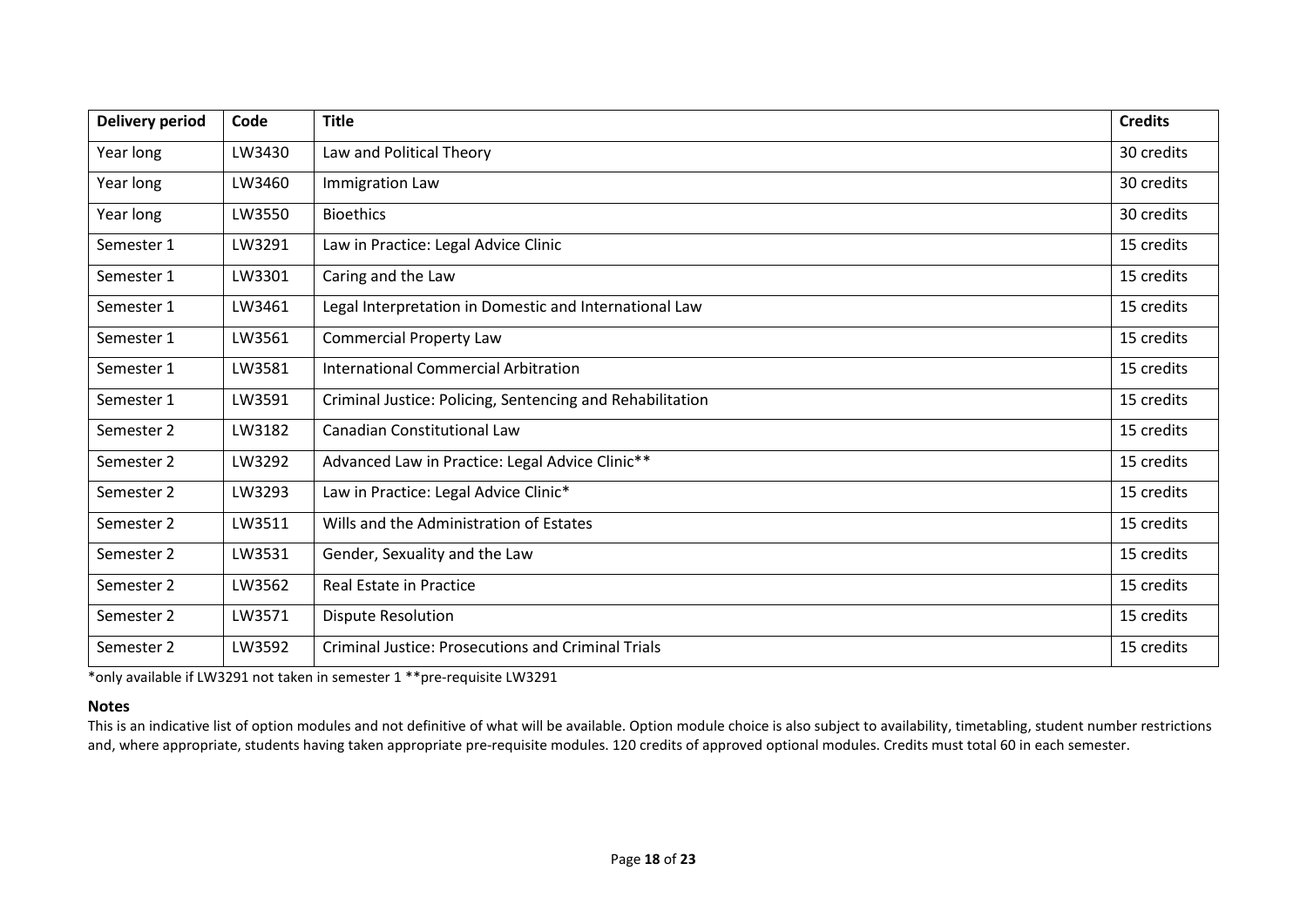## **Level 6/Year Final LLB (UK Degree Transfer variant) 2024/25 (240 Credits Prior Learning)**

Credit breakdown

| <b>Status</b> | <b>Year long</b> | Semester 1 | Semester 2 |
|---------------|------------------|------------|------------|
| Core          | 30 credits       | 15 credits | n/a        |
| Optional      | 30 credits       | 15 credits | 15 credits |

120 credits in total

## Core module

| Delivery period | Code   | <b>Title</b>                  | <b>Credits</b> |
|-----------------|--------|-------------------------------|----------------|
| Year long       | LW3370 | Equity and Trusts (Advanced)* | 30 credits     |

\*Legal Foundation modules

### Core module

### Choose either LW3240 or LW3242

| Year long  | LW3240 | Legal Foundations of the European Union (Advanced)*^ | 30 credits |
|------------|--------|------------------------------------------------------|------------|
| Semester 1 | LW3242 | Legal Foundations of the European Union (Advanced)*^ | 15 credits |

\*^if not studied previously. UK Degree Transfers from the LLB programme at SEGi Sarawak will have studied European Union Law previously and will replace credits with optional modules

### Optional modules

| Delivery period | Code   | <b>Title</b>                                 | <b>Credits</b> |
|-----------------|--------|----------------------------------------------|----------------|
| Year long       | LW3230 | Employment Law                               | 30 credits     |
| Year long       | LW3250 | Family Law                                   | 30 credits     |
| Year long       | LW3260 | Medical Law                                  | 30 credits     |
| Year long       | LW3270 | Human Rights in the 21 <sup>st</sup> Century | 30 credits     |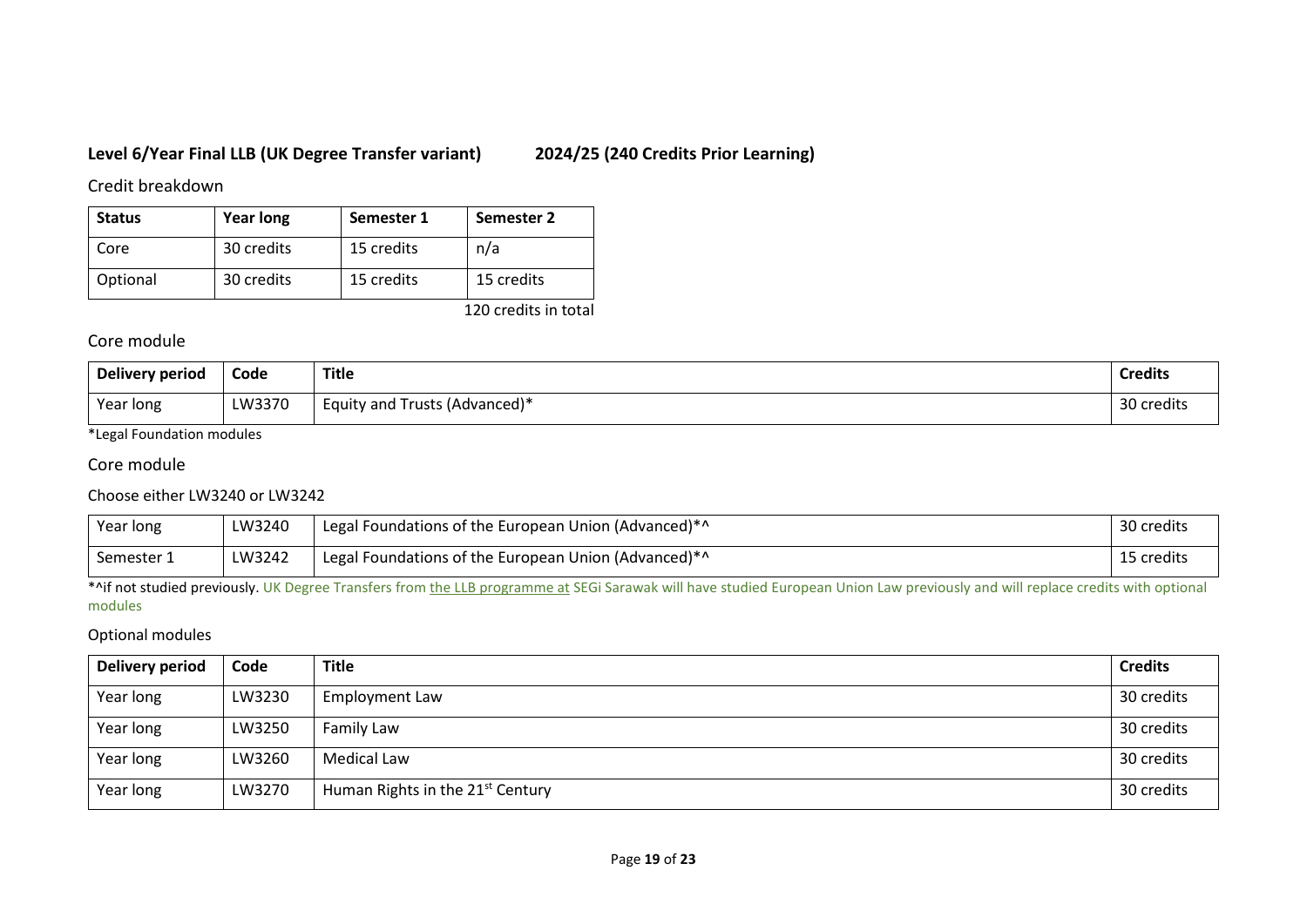| <b>Delivery period</b> | Code   | <b>Title</b>                                              | <b>Credits</b> |
|------------------------|--------|-----------------------------------------------------------|----------------|
| Year long              | LW3280 | International Law                                         | 30 credits     |
| Year long              | LW3294 | Law in the Community: Pro Bono                            | 15 credits     |
| Year long              | LW3310 | Commercial Law                                            | 30 credits     |
| Year long              | LW3320 | Company Law                                               | 30 credits     |
| Year long              | LW3350 | Criminology                                               | 30 credits     |
| Year long              | LW3380 | <b>Intellectual Property</b>                              | 30 credits     |
| Year long              | LW3410 | Jurisprudence                                             | 30 credits     |
| Year long              | LW3420 | Law of Evidence                                           | 30 credits     |
| Year long              | LW3430 | Law and Political Theory                                  | 30 credits     |
| Year long              | LW3460 | <b>Immigration Law</b>                                    | 30 credits     |
| Year long              | LW3550 | <b>Bioethics</b>                                          | 30 credits     |
| Semester 1             | LW3291 | Law in Practice: Legal Advice Clinic                      | 15 credits     |
| Semester 1             | LW3301 | Caring and the Law                                        | 15 credits     |
| Semester 1             | LW3461 | Legal Interpretation in Domestics and International Law   | 15 credits     |
| Semester 1             | LW3561 | <b>Commercial Property Law</b>                            | 15 credits     |
| Semester 1             | LW3581 | <b>International Commercial Arbitration</b>               | 15 credits     |
| Semester 1             | LW3591 | Criminal Justice: Policing, Sentencing and Rehabilitation | 15 credits     |
| Semester 2             | LW3292 | Advanced Law in Practice: Legal Advice Clinic**           | 15 credits     |
| Semester 2             | LW3293 | Law in Practice: Legal Advice Clinic*                     | 15 credits     |
| Semester 2             | LW3511 | Wills and the Administration of Estates                   | 15 credits     |
| Semester 2             | LW3531 | Gender, Sexuality and the Law                             | 15 credits     |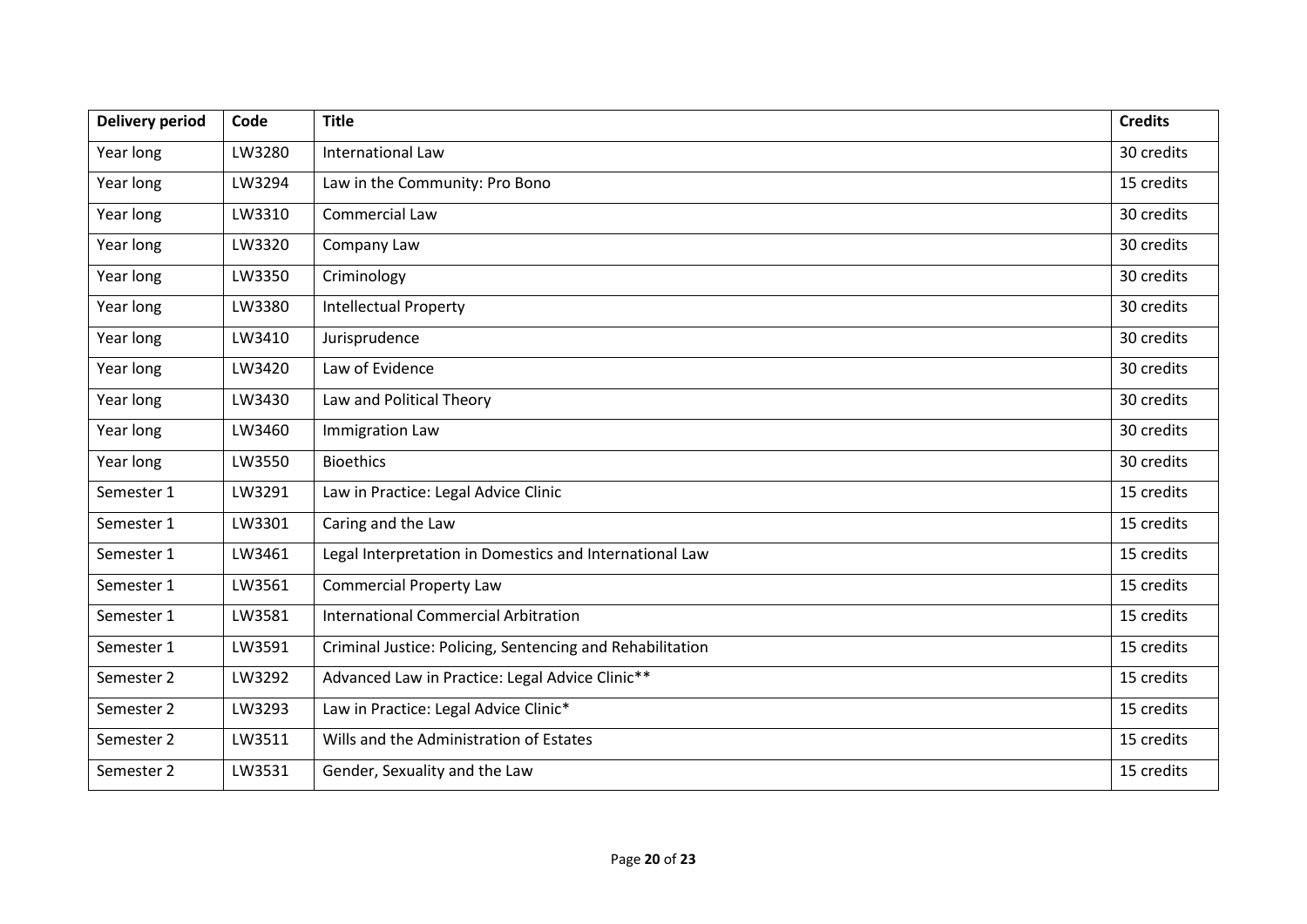| Delivery period | Code   | <b>Title</b>                                              | <b>Credits</b> |
|-----------------|--------|-----------------------------------------------------------|----------------|
| Semester 2      | LW3562 | Real Estate in Practice                                   | 15 credits     |
| Semester 2      | LW3571 | Dispute Resolution                                        | 15 credits     |
| Semester 2      | LW3592 | <b>Criminal Justice: Prosecutions and Criminal Trials</b> | 15 credits     |

\* only available if LW3291 not taken in semester 1 \*\*pre-requisite LW3291

#### **Notes**

This is an indicative list of option modules and not definitive of what will be available. Option module choice is also subject to availability, timetabling, student number restrictions and, where appropriate, students having taken appropriate pre-requisite modules. 120 credits of approved optional modules. Credits must total 60 in each semester.

## **Appendix 2: Module specifications**

See undergraduat[e module specification database](http://www.le.ac.uk/sas/courses/documentation) (Note - modules are organized by year of delivery).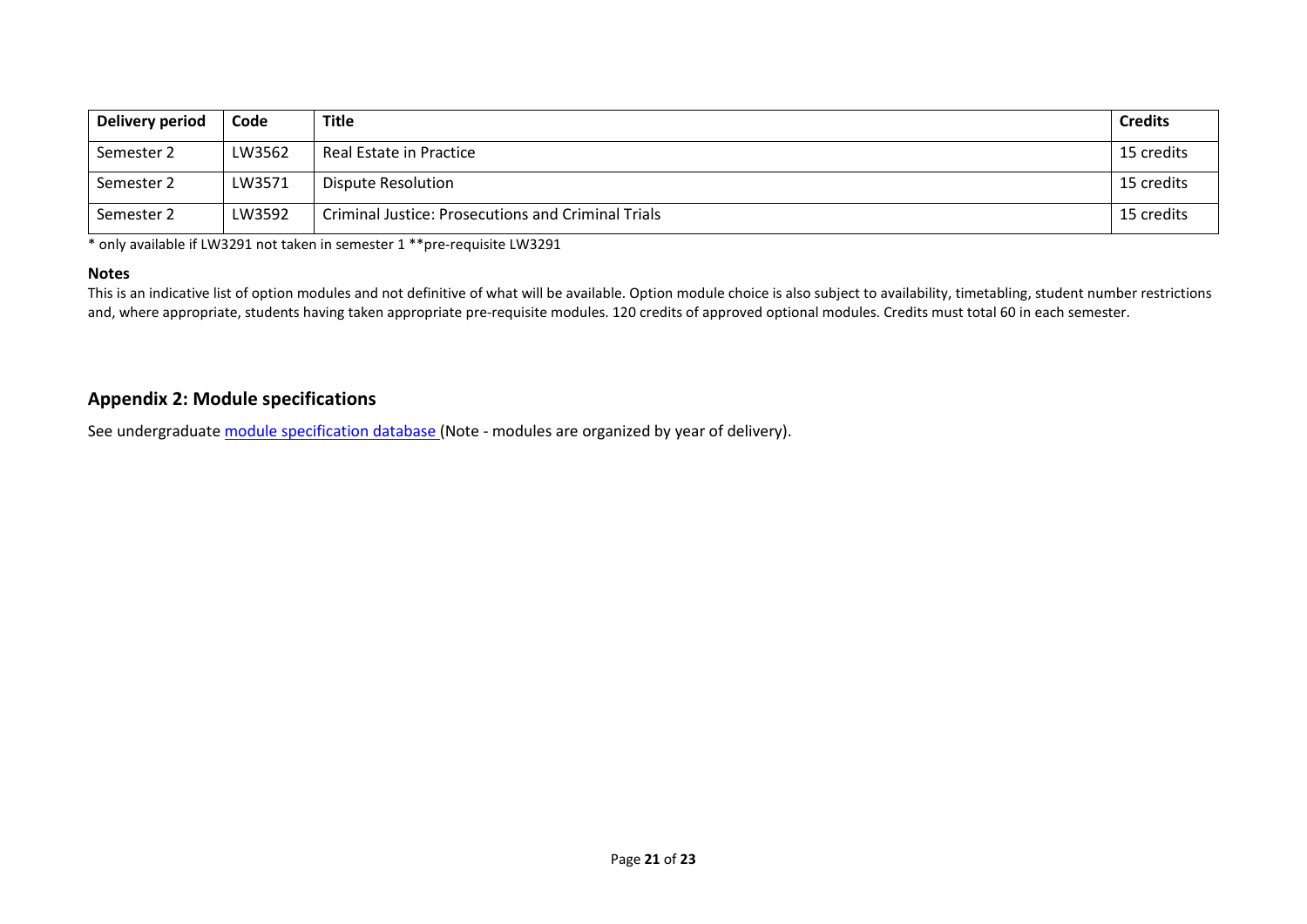**Appendix 3: Skills matrix**